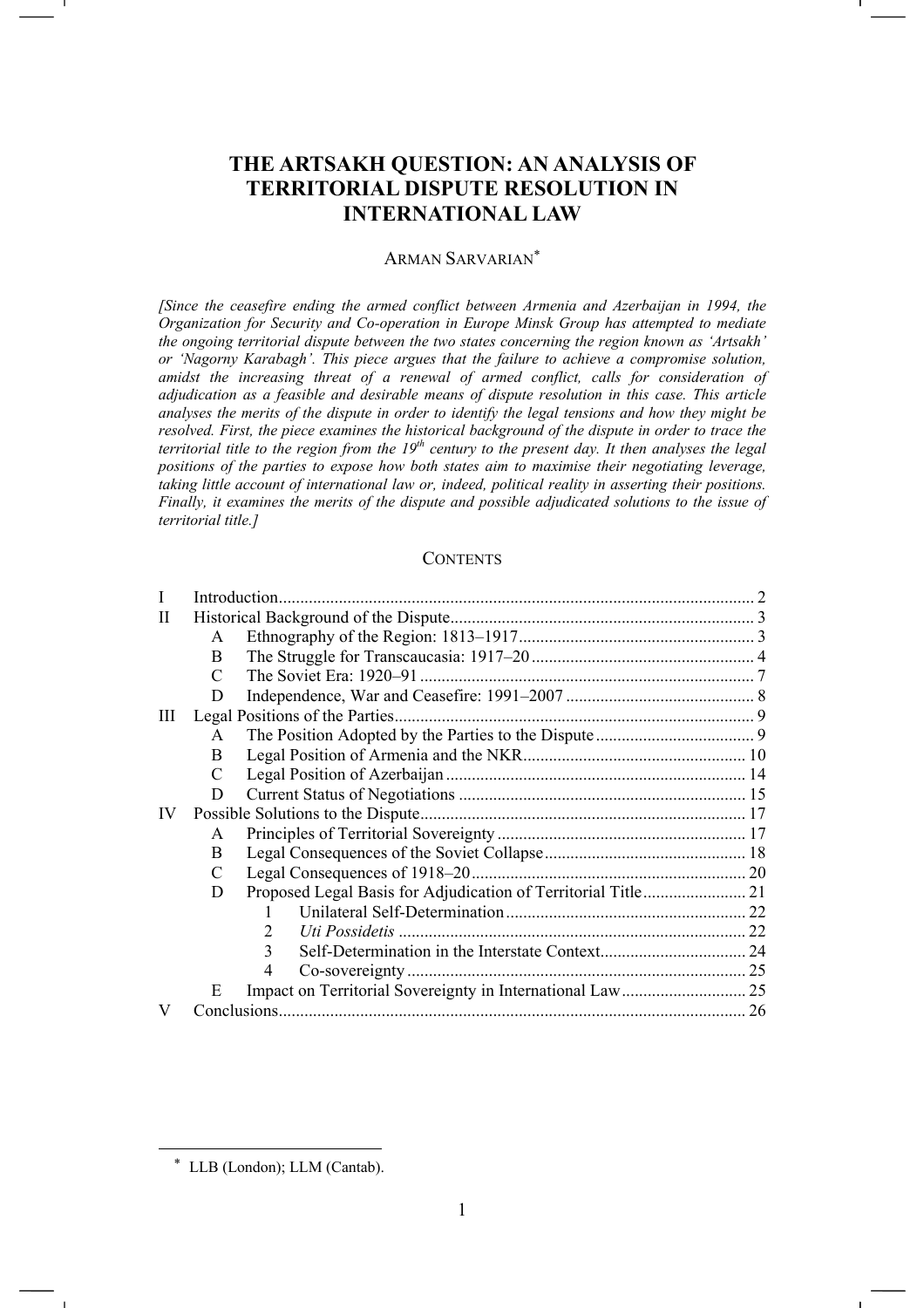# I INTRODUCTION

Seventeen thousand dead, one million displaced, six years of destruction the war for the disputed territory of Artsakh,<sup>1</sup> from the local ethnic clashes of 18–20 September 1988 to the ceasefire of 12 May 1994, resulted in the Armenians' military victory with 11 797 square kilometres or 13.62 per cent of the former Soviet Socialist Republic of Azerbaijan's territory under de facto Armenian control.2 What cannot be quantified is the amount of human suffering, ingrained hatred and lost opportunities. Refugees and internally displaced persons on both sides, but especially in Azerbaijan, subsist in miserable conditions. Armenia perseveres under a crippling economic blockade from Azerbaijan and Turkey. Artsakh itself remains an international 'black hole' in a state of legal limbo. After 12 years of failed peace negotiations, the main purpose of this study is to advocate the settlement of the dispute through adjudication. A legal solution would break the stalemate and resolve the dispute by peaceful means; a fortiori, judicial development of coherent principles of territorial sovereignty would promote the just resolution of similar disputes.<sup>3</sup>

The conventional description of the dispute as a fundamental clash between the rights of self-determination and the territorial integrity of states<sup>4</sup> is erroneous.5 The conflict is not a case of unilateral secession from a parent state, but rather a territorial dispute between two states — the *first* Republics of Armenia and Azerbaijan, which existed from 1918–20 — that 'revived' with regained independence in 1991. The common frontier between the two states, determinable solely by mutual consent, is the crux of the dispute. The competing principles for determination of that frontier are self-determination, *uti possidetis juris* and conquest. This article submits that, of these modes of acquisitive title, self-determination is the most likely to achieve a lasting outcome.

In this sensitive and politicised topic, it is vital to lay out the historical foundation before engaging in legal analysis.6 Whilst this article does not seek to examine the entire history of the Artsakh region, the pertinent legal and political history of the dispute — from 1813 to the present day — is addressed in order to identify the issues arising under international law. The article then considers the legal positions of the parties concerned, namely, the Republics of Armenia and of Azerbaijan, and the self-declared, but internationally unrecognised, 'Republic of Mountainous Karabagh'. Whilst the Organization for Security and Co-operation in Europe ('OSCE') Minsk Group aims to achieve a negotiated

 <sup>1</sup> This term refers to the former Soviet autonomous *oblast*, more commonly known by the Russian-Persian term Nagorny Karabagh.

<sup>2</sup> Thomas de Waal, *Black Garden: Armenia and Azerbaijan through Peace and War* (2003) 284–6.

<sup>3</sup> See, eg, *Territorial and Maritime Dispute Between Nicaragua and Honduras in the Caribbean Sea (Nicaragua v Honduras)* [2007] ICJ Rep 1.

<sup>4</sup> *Charter of the United Nations* arts 1(2), 2(4).

<sup>5</sup> See Robert Maguire, 'Decolonization of Belize: Self-Determination v Territorial Integrity' (1982) 22 *Virginia Journal of International Law* 849, 859–61.

<sup>6</sup> *Armed Activities on the Territory of the Congo (Democratic Republic of the Congo v Uganda) (Judgment)* [2005] ICJ [5]-[14] (Separate Opinion of Judge Kooijmans)  $\leq$ http://www.icj-cij.org> at 23 May 2008.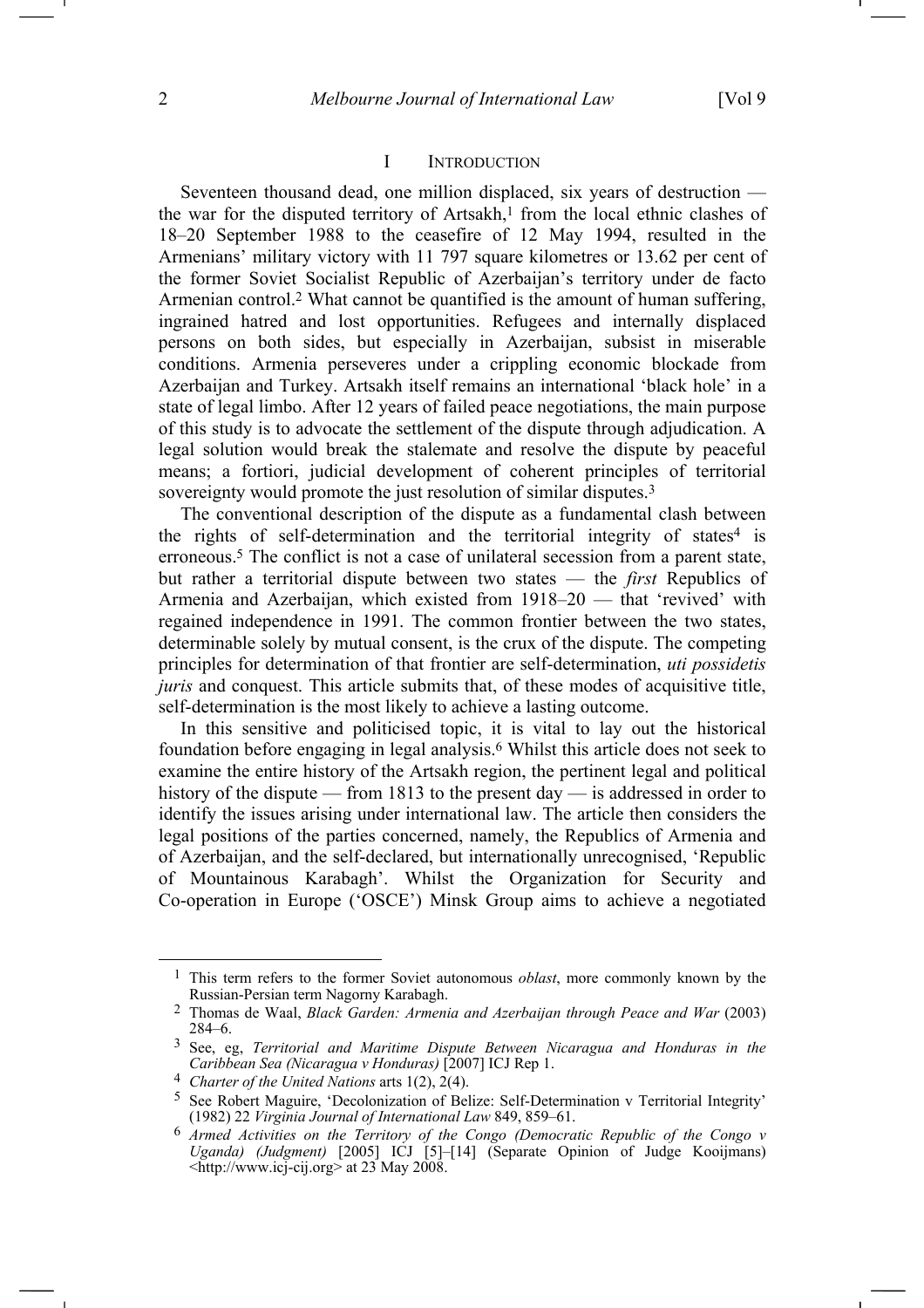2008] *The Artsakh Question* 3

solution to the conflict through mediation, $\bar{7}$  the possibility of a contentious case in the International Court Justice cannot be entirely discounted.8 This study therefore analyses the relevant principles of international law against the current backdrop of diplomatic negotiation, but also with a view to the (admittedly unlikely) event of both states agreeing to settle the dispute by litigious means.

In Part IV, the analysis addresses the merits of the parties' legal arguments and analyses various solutions available under international law. The primary focus of the discussion is the legal merits of the Artsakh dispute per se. Secondary focus is given to the relevance of the discussion to various other 'frozen' territorial disputes.

### II HISTORICAL BACKGROUND OF THE DISPUTE

This section examines the historical background of the dispute and identifies the key legal and political issues relevant to its resolution. In analysing the armed conflict between the first Republics of 1917–20, the doctrine of intertemporal law must be borne in mind. This doctrine provides that a dispute must be adjudged according to the laws in force at the relevant time, $9$  in this case validating conquest as a mode of acquisitive title and precluding self-determination as a relevant consideration.10 The legal and political effects of the Soviet period will then be addressed. Analysis of this era reveals the strategic considerations that prevent a negotiated solution. Moreover, the origins of the current erroneous focus on 'self-determination' versus 'territorial integrity' become apparent within the context of state succession to the Soviet Union in 1990.11

## A *Ethnography of the Region: 1813–1917*

Attempts have been made by various commentators to contextualise the dispute historically in order to establish 'historic title' to the territory.12 These arguments typically cite population censuses as well as cultural monuments, such

 <sup>7</sup> See below Part III(D).

<sup>8</sup> Neither state has acceded to the optional clause jurisdiction of the ICJ under the *Statute of the International Court of Justice* art 34. Alternative fora include ad hoc or institutional arbitration, such as the OSCE Court of Conciliation and Arbitration ('OSCE Court'). Armenia acceded on 8 October 2001 to the *Convention on Conciliation and Arbitration within the Conference on Security and Cooperation in Europe/Organization for Security and Cooperation in Europe*, opened for signature 15 December 1992, 32 ILM 551 (1993) (entered into force 5 December 1994), but Azerbaijan has not. On the desirability of adjudication generally, and for territorial disputes in particular, see Richard Bilder, 'Some Limitations on Adjudication as an International Dispute Settlement Technique' (1982) 23 *Virginia Journal of International Law* 1, 7–9. On general compliance problems with ICJ judgments, especially on land boundary disputes, see Robert Jennings, 'The International Court of Justice After Fifty Years' (1995) 89 *American Journal of International Law* 493; Colter Paulson, 'Compliance with Final Judgements of the International Court of Justice since 1987' (2004) 98 *American Journal of International Law* 434, 437–43, 449–61.

<sup>9</sup> *Island of Palmas (The Netherlands v US)* (1928) 2 RIAA 829, 845 ('*Island of Palmas*').

<sup>10</sup> Matthew McMahon, *Conquest and Modern International Law: The Legal Limitations on the Acquisition of Territory by Conquest* (1975) 4, 150.

<sup>&</sup>lt;sup>11</sup> See below Part IV(B).

<sup>12</sup> Michael Croissant, *The Armenia-Azerbaijan Conflict: Causes and Implications* (1998) 11–12; Levon Chorbajian, Patrick Donabedian and Claude Mutafian, *The Caucasian Knot: The History and Geopolitics of Nagorno-Karabagh* (1994) 4–13.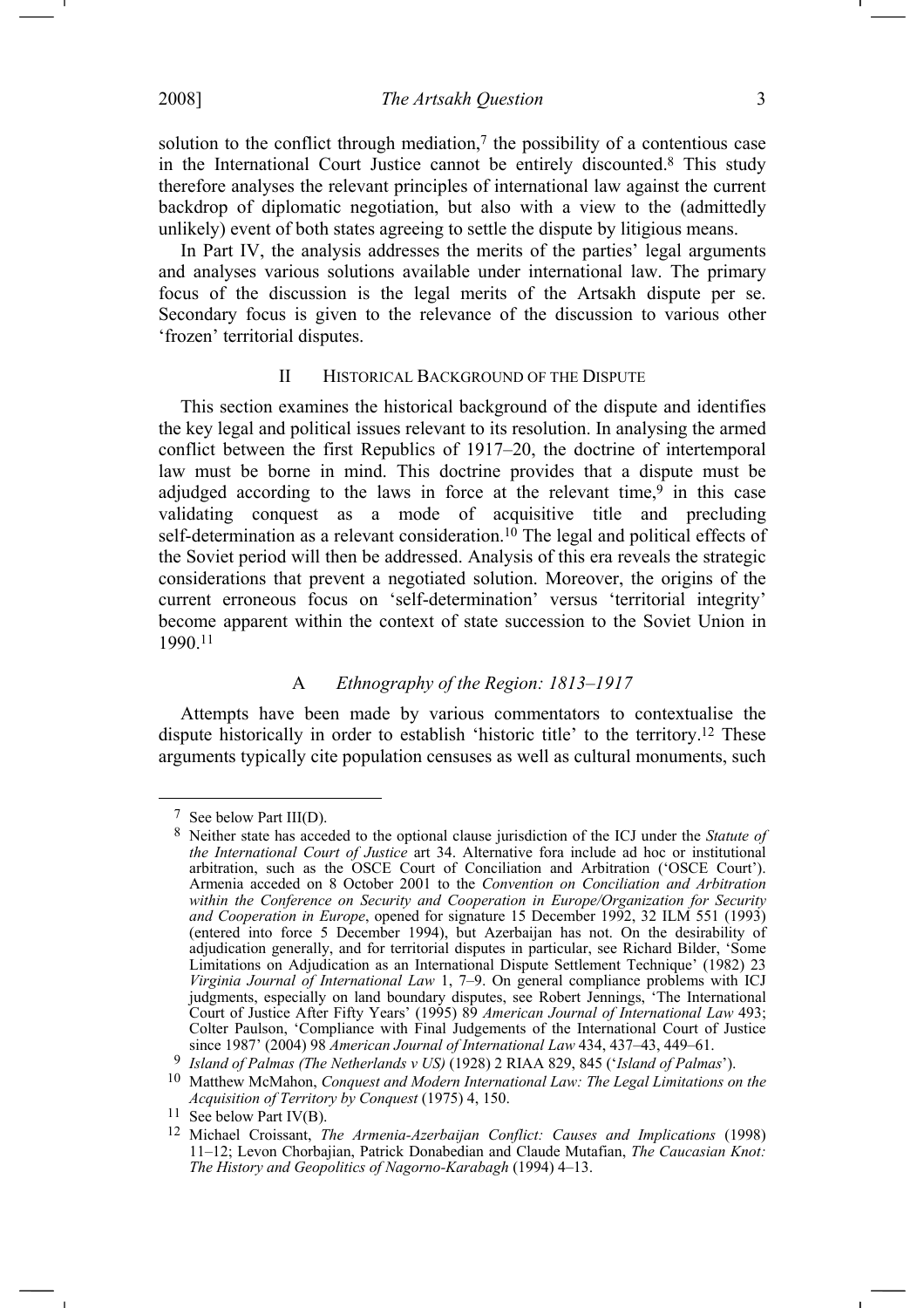as mosques or churches, as evidence of the notion of an 'indigenous people'.13 The futility of this line of argument becomes apparent when one considers the continuous history of war and conquest throughout the Transcaucasus region, with the resulting ethnic cleansing campaigns and demographic changes.<sup>14</sup> At least within the context of legal arguments, propositions based upon a notional 'ancient or original title' have limited evidentiary application.15

The legal history of the Artsakh dispute begins with the *Treaty of Gulistan* of 1813 ending the First Russo-Persian War.16 Under the treaty, Persia ceded sovereignty of the Artsakh province to Imperial Russia.17 In 1826, sovereignty of the Eastern Armenian and Northern Azeri provinces was likewise ceded under the *Treaty of Turkmenchai*. 18 Under Russian jurisdiction, the province of Nakhichevan was part of the administrative region of Yerevan, whilst Artsakh and Zangezour were at first part of the Caspian district, but were then incorporated within a new Elivasetpol district under administrative reforms in 1840, enlarging the former Karabagh Khanate administrative unit within Persia.19

Ethnic friction first developed during this period when peoples migrated to each other's historically inhabited lands, resulting in, for example, Armenian communities in Tiflis and Baku.20 Azeri villages were similarly found near Yerevan and clusters of ethnic minorities were scattered throughout the Transcaucasus.21 With the end of the Imperial Government in the 1917 October Revolution, the Transcaucasian Federative Democratic Republic was declared.22 This experiment in cooperative federalist governance was short-lived, primarily due to nationalist aspirations. On 26 May 1918, the Georgians declared independence and the Azeris and the Armenians soon followed suit.23

## B *The Struggle for Transcaucasia: 1917–20*

The interregnum until the Soviet Union's conquest saw a series of inter-ethnic territorial wars. The three disputed territories between the new states of Armenia and Azerbaijan were Nakhichevan, Zangezour and Artsakh.24 Demographically,

<sup>13</sup> de Waal, above n 2, 148–50; Guner Ozkan, 'Nagorno-Karabakh Problem: Claims, Counterclaims, and Impasse' (2006) 1 *Journal of Central Asian and Caucasian Studies* 118, 119. For theoretical background on the concept of 'ethnicity', see Roger Ballard, 'Ethnicity: Theory and Experience' (1976) 5 *New Community* 196.

<sup>14</sup> See generally Hratch Tchilingirian, 'Nagorno Karabagh: Transition and the Elite' (1999) 18 *Central Asian Survey* 435, 436–40.

<sup>&</sup>lt;sup>15</sup> See *Minquiers and Ecrehos (UK v France) (Judgment)* [1953] ICJ Rep 47, 53, 56, where 'historical controversies' were examined as evidence of links between a disputed territory and two sovereign claimants, not as the legal basis for title of peoples per se.

<sup>16</sup> *Treaty of Gulistan*, signed 12 October 1813, Russia-Persia (confirmed 15 September 1814), reproduced in (1817–18) 5 *British and Foreign State Papers* 1109.

<sup>17</sup> See John Baddeley, *The Russian Conquest of the Caucasus* (1908) 90.

<sup>18</sup> *Treaty of Peace and Friendship*, 78 ConTS 105 (signed and entered into force 10 February 1828) ('*Treaty of Turkmenchai*').

<sup>19</sup> Croissant, above n 12, 12–13.

<sup>20</sup> A N Yamskov, 'Ethnic Conflicts in the Transcausasus: The Case of Nagorno-Karabakh' 20 *Theory and Society* 631, 633.

<sup>21</sup> Croissant, above n 12, 12–13.

<sup>22</sup> Firuz Kazamzadeh, *The Struggle for Transcaucasia (1917–1921)* (1959) 117, 124–7.

<sup>23</sup> Ibid.

<sup>24</sup> de Waal, above n 2, 127.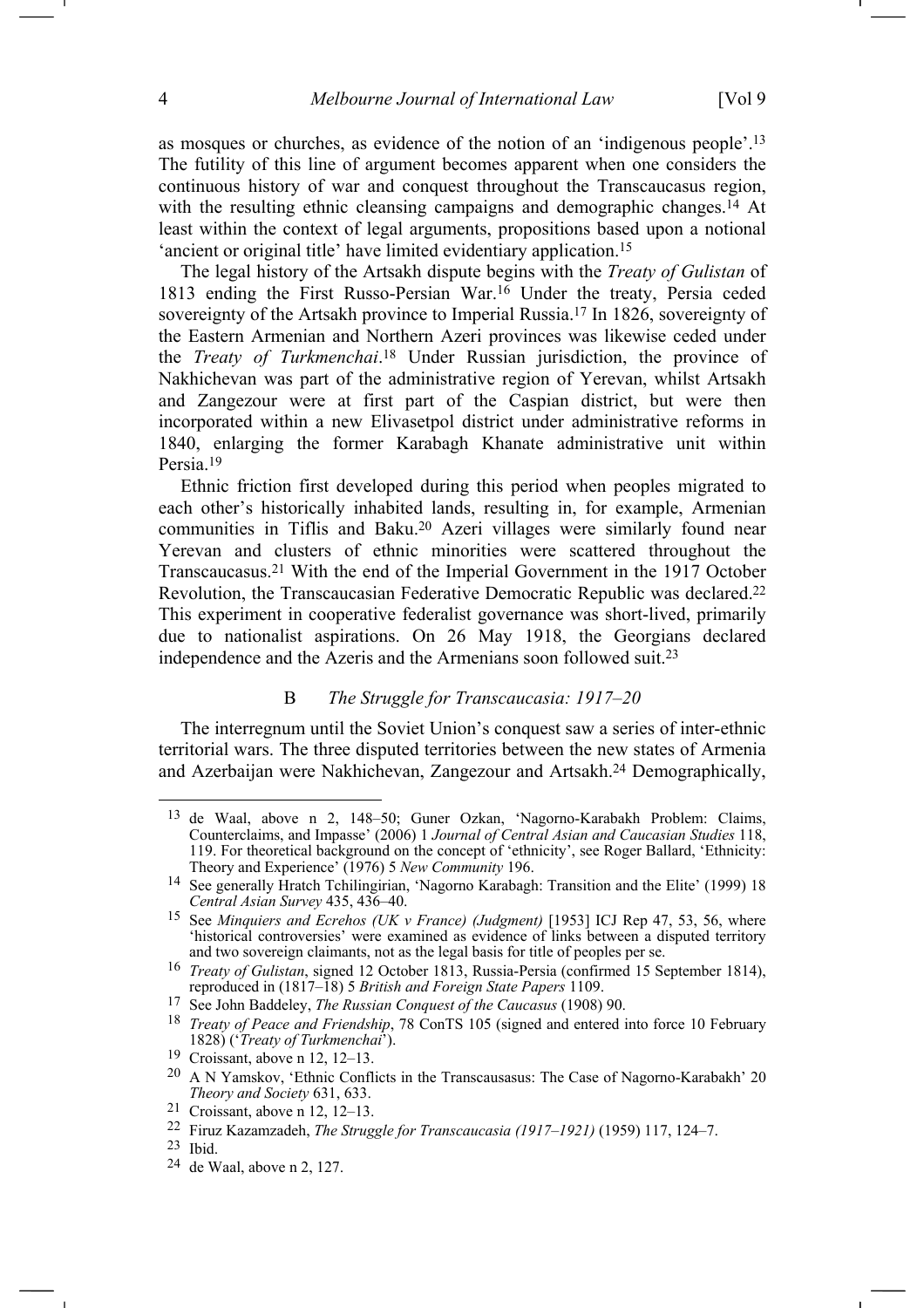the Azeris enjoyed a 60 per cent majority in Nakhichevan;25 the population of Zangezour was evenly split;<sup>26</sup> and the Armenians enjoyed a 94 per cent majority in Artsakh.27 On 22 July 1918, the Armenian population of Artsakh convened the First Armenian National Assembly of Karabagh in the provincial capital of Shushi.28 Whilst Armenia, along with the Nagorny Karabagh Republic ('NKR'), has attempted to utilise these ethnic divisions as evidence of an intention for statehood,29 contemporary historical documents indicate the intention of the Artsakh Armenians to unify with Armenia.30

Under Armenia's decentralised system of governance, regional councils functioned with policing, military and jurisdictional autonomy but were ultimately subject to the central government. This is evident from the Armenian parliamentary decision on the principles of government in Zangezour and Karabagh declaring the regions of Zangezour and Karabagh to be integral parts of Armenia, the Goris and Shushi National Councils to be regional governments, and their inclusion in the national budget.31 This undermines the proposition that Armenians of the time intended to create several independent states. On the contrary, major political divisions on this point existed only in Shushi, where the merchant class favoured a policy of appeasement with Baku, arguing that Artsakh's geopolitical situation made it a natural trader with Baku.32 The rest of the Artsakh population favoured unification with the Republic.33

In December 1919, local Armenian irregulars defeated their Azeri counterparts in Zangezour and established Armenian supremacy.34 They then invaded Artsakh but withdrew upon the demand of the British occupiers of Baku on the promise that the territorial issue would be decided at the Paris Peace Conference.35 The British set up a temporary jurisdiction, appointing the ethnic Azeri Dr Khostrov Bey Sultanov as Governor-General, with an advisory council of three Armenians and three Azeris.36 Armenia protested this action as contrary to its territorial rights. The Fourth Armenian National Assembly of Karabagh

<sup>25</sup> Zohrabyan, *The National Battles in Yerevan Province 1918* (2000) 77 [trans of: Ազգամիջյան գռիվները Երևանի նահանգում 1918] (author's own translation).

<sup>26</sup> Richard Hovannisian, *The Republic of Armenia Volume II: From Versailles to London, 1919–1920* (1982) 207 ('*From Versailles to London*').

 $27$  de Waal, above n 2, 130.<br>  $28$  Shahen Avakian,

<sup>28</sup> Shahen Avakian, *Nagorno-Karabagh Legal Aspects* (2005) 9 <http://www.armeniaforeignministry.com/fr/nk/legalaspects/legalaspect\_full.pdf> at 23 May 2008.

<sup>29</sup> For the Armenian Foreign Ministry, see ibid. For the NKR Foreign Ministry, see Armen Zalinyan, *What Prevails in the Karabagh Settlement: International Law or a Right on Policy?* (Unpublished manuscript, 2006)  $\tilde{7}$  (copy on file with author).

<sup>30</sup> See, eg, Annex 3 of 'Circular from the British Command' in File 9 of the Republic of Armenia Archives.

<sup>31</sup> Khachakhetsian, *The Armenian Republic 1918–1920, Political History: Legal Documents and Files* (2000) 85–7 [trans of: Հայաստանի հանրապետությանը 1918–1920 թթ. (քաղաքական պատմությունը), փաստաթուղթերի և նյութերի ժողովածու] (author's own translation).

<sup>32</sup> Croissant, above n 12, 12.

<sup>33</sup> Richard Hovannisian, *The Republic of Armenia Volume III: From London to Sevrès, February–August 1920* (1996) 131–4 ('*From London to Sevrès*').

<sup>34</sup> de Waal, above n 2, 128.

<sup>35</sup> Ibid.

<sup>36</sup> Ibid.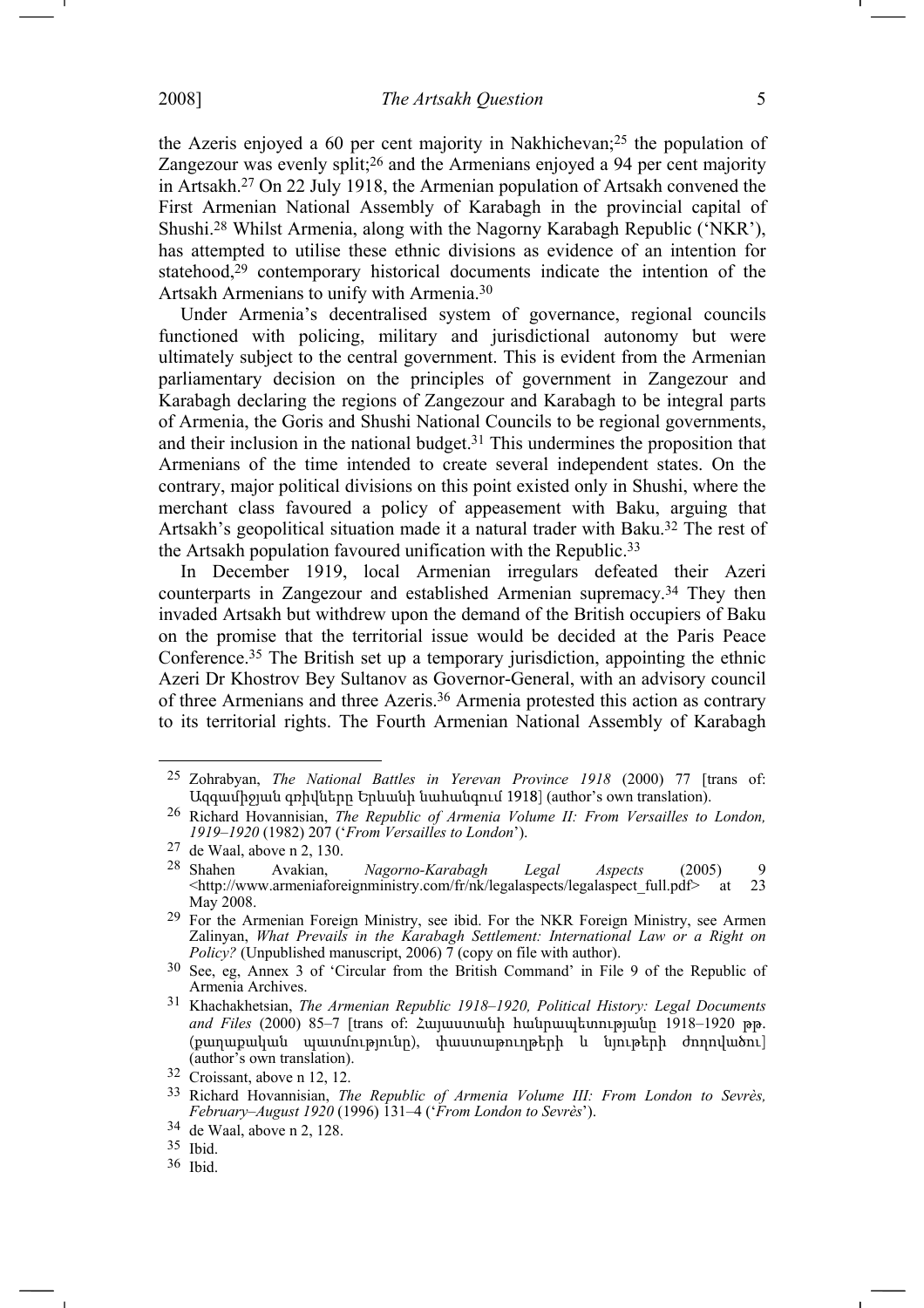likewise protested Azerbaijan's assertion of sovereignty.37 Armenia then passed two laws, the first declaring 'a "Free and United Armenia" including Karabagh and Nakhichevan'38 and the second specifically asserting its sovereignty over Artsakh.39

In April 1919, Armenia occupied Nakhichevan and declared martial law as part of the Yerevan administrative province.40 A governor was appointed and police and courts were installed. In August, Azeri forces expelled the Armenian troops and a governor was appointed by Baku.<sup>41</sup> Armenia then shifted its attention to Zangezour, which the Azeris unsuccessfully invaded in November.42 The Artsakh Armenians, upon the British withdrawal from Baku in August, agreed in their Fourth National Assembly to a ceasefire with the Azeri Government continuing the temporary jurisdiction of Sultanov.43 Articles 15 and 16 required that garrisons be of peacetime strength and any movement of Azeri troops be authorised by two-thirds of the Council.44

Sultanov, acting without such approval, occupied several Armenian villages and instituted an economic blockade to coerce the Armenian population into recognition of Azeri sovereignty.45 The Eighth Armenian Assembly of Karabagh convened in the village of Shosh and, on 28 February 1920, categorically rejected the Azeri demands.46 Sultanov then convened a group of Armenian merchants in Shushi and, under threat of 'dire consequences', the group expressed its willingness to consider conditional submission to Azerbaijan.<sup>47</sup> Using this as a pretext, Sultanov then moved more troops into the province in anticipation of an Armenian uprising, which commenced on 21 March 1920.48

On 22 April 1920, the Ninth Armenian Assembly of Karabagh declared the provisional agreement null and the union of Artsakh and Armenia.49 Armenia simultaneously occupied Nakhichevan, Zangezour and Artsakh for the first time.50 Azerbaijan was succumbing to invasion by the Soviet Union, with the result that the Soviet Socialist Republic of Azerbaijan ('SSR of Azerbaijan') was

<sup>37</sup> Khachakhetsian, above n 31, 85–7.

<sup>38</sup> *Armenian Resolution on the Armenian Position at the Paris Conference* (12 February 1919), cited in Khachakhetsian, above n 31, 89–91.

<sup>39</sup> *The Republic of Armenia Government Decision regarding the Governance of Karabagh* (30 May 1919), cited in Khachakhetsian, above n 31, 104.

<sup>40</sup> Richard Hovannisian, *The Republic of Armenia Volume I: The First Year 1989–1919* (1971) 241 ('*The First Year*').

<sup>41</sup> Hovannisian, *From Versailles to London*, above n 26, 105–6.

<sup>42</sup> Ibid 106–7.

<sup>43</sup> *Provisional Accord between the Armenians of Karabagh and the Government of Azerbaijan*, signed 28 August 1919, Azerbaijan–Armenia, reproduced in Hovannisian, *The First Year*, above n 40, 186–7.

<sup>44</sup> Ibid.

<sup>45</sup> Hovannisian, *From London to Sevrès*, above n 33, 138.

<sup>46</sup> Republic of Armenia, Ministry of Foreign Affairs, *Memorandum on the Armenian Political Situation in Karabagh presented by the Eighth Assembly of Karabagh to the Representatives of the Allied Powers and Transcaucasian*  $\langle$ http://www.armeniaforeignministry.com/fr/nk/nk\_file/article/15.html> at 23 May 2008.

<sup>47</sup> Hovannisian, *From London to Sevrès*, above n 33, 144–5.

<sup>48</sup> Ibid 143.

<sup>49</sup> Ibid 159.

<sup>50</sup> Ibid.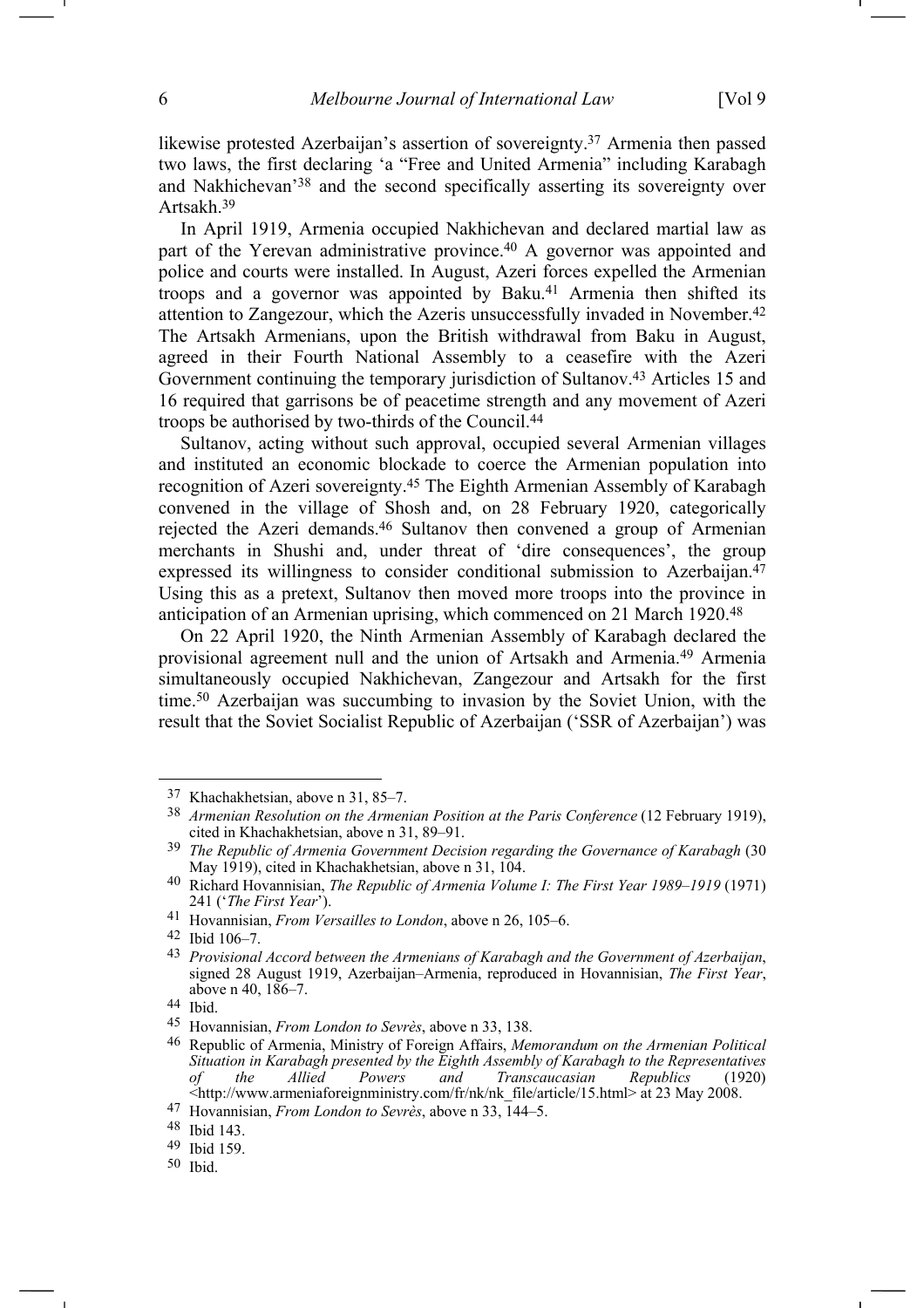proclaimed on 28 April 1920 in Baku.<sup>51</sup> Armenia's occupation lasted until 10 August 1920, when an agreement was signed recognising de facto Soviet occupation of the three provinces, subject to final determination of their status in later negotiations.<sup>52</sup>

This history of war between the first Republics may give rise to claims of sovereignty acquired by conquest. For Azerbaijan, the provisional agreement between itself and the Armenian National Councils from January 1919 until April 1920, coupled with the appointment of a Karabagh Azeri as Governor-General, could be characterised as an assertion of sovereignty over the region. On the other hand, Armenia could argue that its proclamations of annexation, coupled with the direct subjugation to Yerevan from April until July 1920, constitute conquest.

# C *The Soviet Era: 1920–91*

The Turkish War of Independence, instigated by Mustapha Kemal, successfully prevented the *Treaty of Sevrès*, 53 signed on 10 August 1920, from being implemented. Turkey invaded Armenia and, in November 1920, occupied the Kars and Aleksandropol provinces so that the Armenian government, hemmed in between the Soviets and the Turks, fell in a Soviet-backed coup, which declared the Soviet Socialist Republic of Armenia ('SSR of Armenia') on 29 November 1920. The Soviet Azerbaijan government, in support of the coup, issued a proclamation acknowledging the three provinces as integral parts of Soviet Armenia,<sup>54</sup> re-affirmed by Armenia and Azerbaijan in June 1921.<sup>55</sup>

On 4 July 1921, the Caucasian Bureau refused a suggestion to include Karabagh in Armenia and 'conduct [a] plebiscite in Nagorno-Karabagh only'.56 Stalin's divide-and-rule strategy was instead implemented by leaving Zangezour in Armenia and transferring Nakhichevan to Azerbaijan as promised to Turkey by art 5 of the *Treaty of Kars*. 57 On 7 July 1923, the Transcaucasian Socialist Federate Republic dismembered the autonomous region and instead created the *oblast* of Nagorno Karabagh as an isolated enclave surrounded by its former counties.58

<sup>51</sup> Ibid 182.

<sup>52</sup> Ibid 288, 403.

<sup>53</sup> Opened for signature 10 August 1920 (not in force), reproduced in Carnegie Endowment for International Peace, *The Treaties of Peace 1919–1923* (1924) vol II, 789. Article 88 of the treaty included de jure recognition of the Republic of Armenia. Whilst Azerbaijan's statehood was never an issue in adjudication, the Mixed Tribunal of Cairo held in a debt claim that Armenia had existed but its statehood was subsequently extinguished by the Soviet conquest: *Achikian v Bank of Athens* (Mixed Tribunal of Cairo, Egypt) [1923–24] *Annual Digest of Public International Law Cases* 18. However, a Greek Court of First Instance ruled that since the *Treaty of Sevrès* was not ratified, Armenia did not acquire de jure statehood and, accordingly, no diplomatic immunity: *In Re Armenian Chargé d'Affaires*  (Court of First Instance of Athens, Greece) [1923–24] *Annual Digest of Public International Law Cases* 301.

<sup>54</sup> Avakian, above n 28, 30.

<sup>55</sup> Ibid 7.

<sup>56</sup> Ibid.

<sup>57</sup> Signed 13 October 1921 (ratified 11 September 1922).

<sup>58</sup> de Waal, above n 2, 130.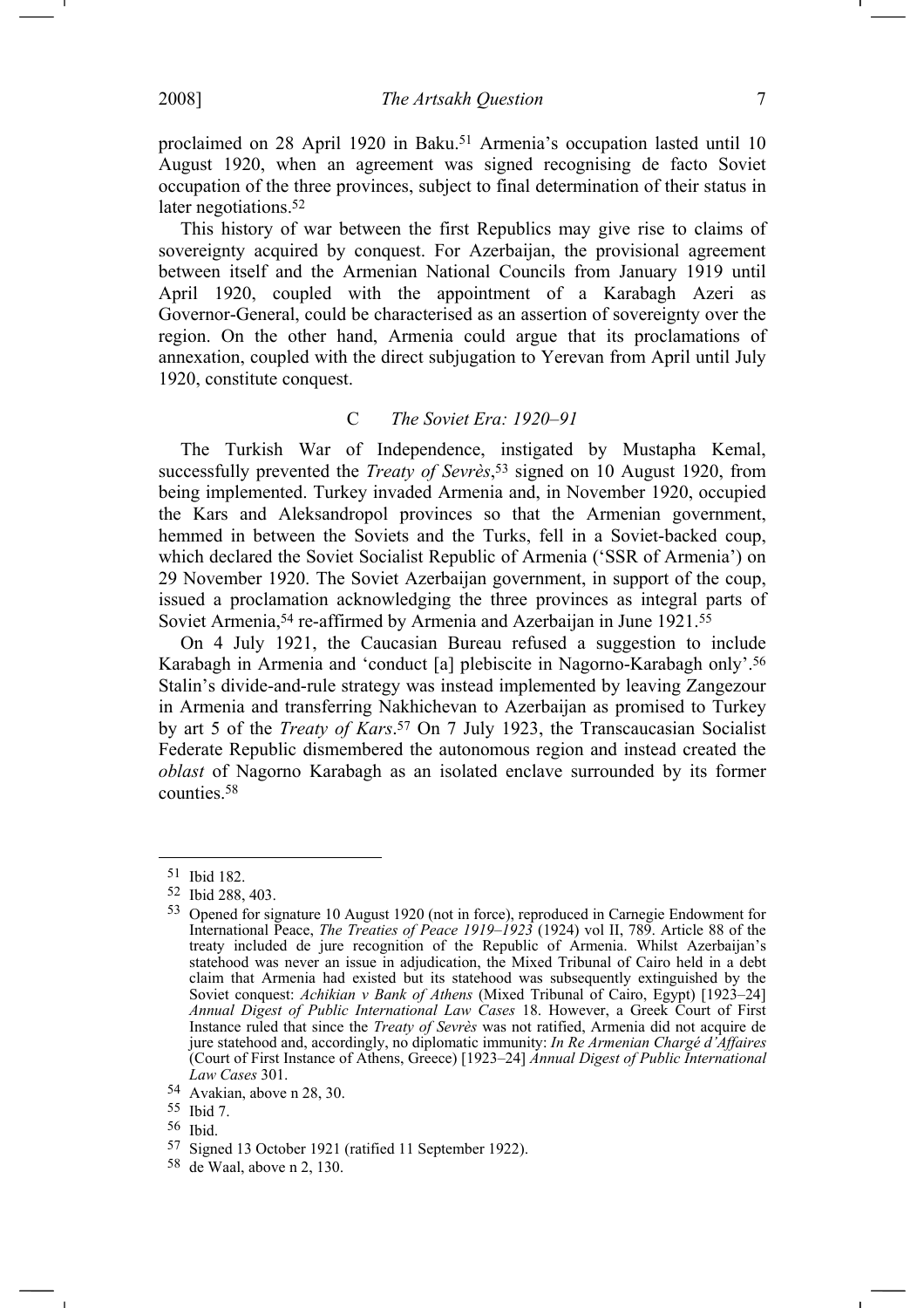In these counties, the Azeri authorities instituted repopulation programmes in order to further isolate Artsakh Armenians from the SSR of Armenia, promote their assimilation into Azerbaijan and, above all, discourage any ambitions to join the SSR of Armenia. The Armenian population never reconciled itself to Azeri rule; petitions and protests increased in the Khrushchev years, culminating in the 'Letter of the Thirteen' in 1965.59 That document by leading Artsakh Armenian intellectuals complained of cultural and economic discrimination compared to the rest of Soviet Azerbaijan. The committee petitioned for the territory to be transferred in order to end the attempt to drive Armenians out by gradual cultural suffocation as in Nakhichevan.60

These periodic appeals — despite the transfer of the Crimea from Russia to the Ukraine in 1954 — were denied by citing art 78 of the *Soviet Constitution*, which prohibited the alteration of a Soviet Republic's territory without its consent.61

During the period of *perestroika* in the 1980s, the protests of the Artsakh Armenians in Stepanakert calling for 'unification' with Soviet Armenia and demonstrations of solidarity in Yerevan escalated to inter-communal violence. The first and only 'Soviet civil war' began in April 1991 with the deportations and pogroms carried out by OMON Azeri forces<sup>62</sup> in the Armenian-populated county of Shahumyan, better known as 'Operation Ring'.63

This brief description of the Soviet years demonstrates both the Azeri feeling of ownership of the province and the Armenian sentiment of justice denied.64 Upon independence, this dispute caused war and has since polarised political debate in both countries. The dismemberment of the province in 1923 is a sensitive consideration for any final solution due to the tenuous and self-regulated military situation.65

### D *Independence, War and Ceasefire: 1991–2007*

On 23 August 1991, the Supreme Soviet of Armenia declared independence from the Union of Soviet Socialist Republics and, on 30 August 1991, the Supreme Soviet of Azerbaijan followed suit. On 18 October 1991, the newly independent Republic of Azerbaijan adopted a *Constitutional Act*, 66 art 2 of which declares the Republic of Azerbaijan to be the direct legal successor of the

<sup>59</sup> Tchilingirian, above n 14, 442.

<sup>60</sup> Ibid 441–2.

<sup>61</sup> *Constitution (Fundamental Law) of the Union of Soviet Socialist Republics* (1977). Article 78 provides that 'territory of a Union Republic may not be altered without its consent'. The Constitution was adopted on 7 October 1977 and was in force until the dissolution of the USSR.

<sup>62 &#</sup>x27;OMON' is a Russian acronym of '*Otryad Militsii Osobogo Naznacheniya*', which is often known as the 'Special Purpose Police Squad'.

<sup>63</sup> Caroline Cox and John Eibner, *Ethnic Cleansing in Progress: War in Nagorno Karabakh* (2005) <http://sumgait.info/caroline-cox/ethnic-cleansing-in-progress/operation-ring.htm> at 23 May 2008.

<sup>64</sup> For more detailed analysis of the Soviet period, see Ronald Suny, *The Revenge of the Past: Nationalism, Revolution, and the Collapse of the Soviet Union* (1993) 132–8; Rogers Brubaker, *Nationalism Reframed: Nationhood and the National Question in the New Europe* (1996) 108.

<sup>65</sup> See below Part III(D).

<sup>66</sup> Avakian, above n 28, 11.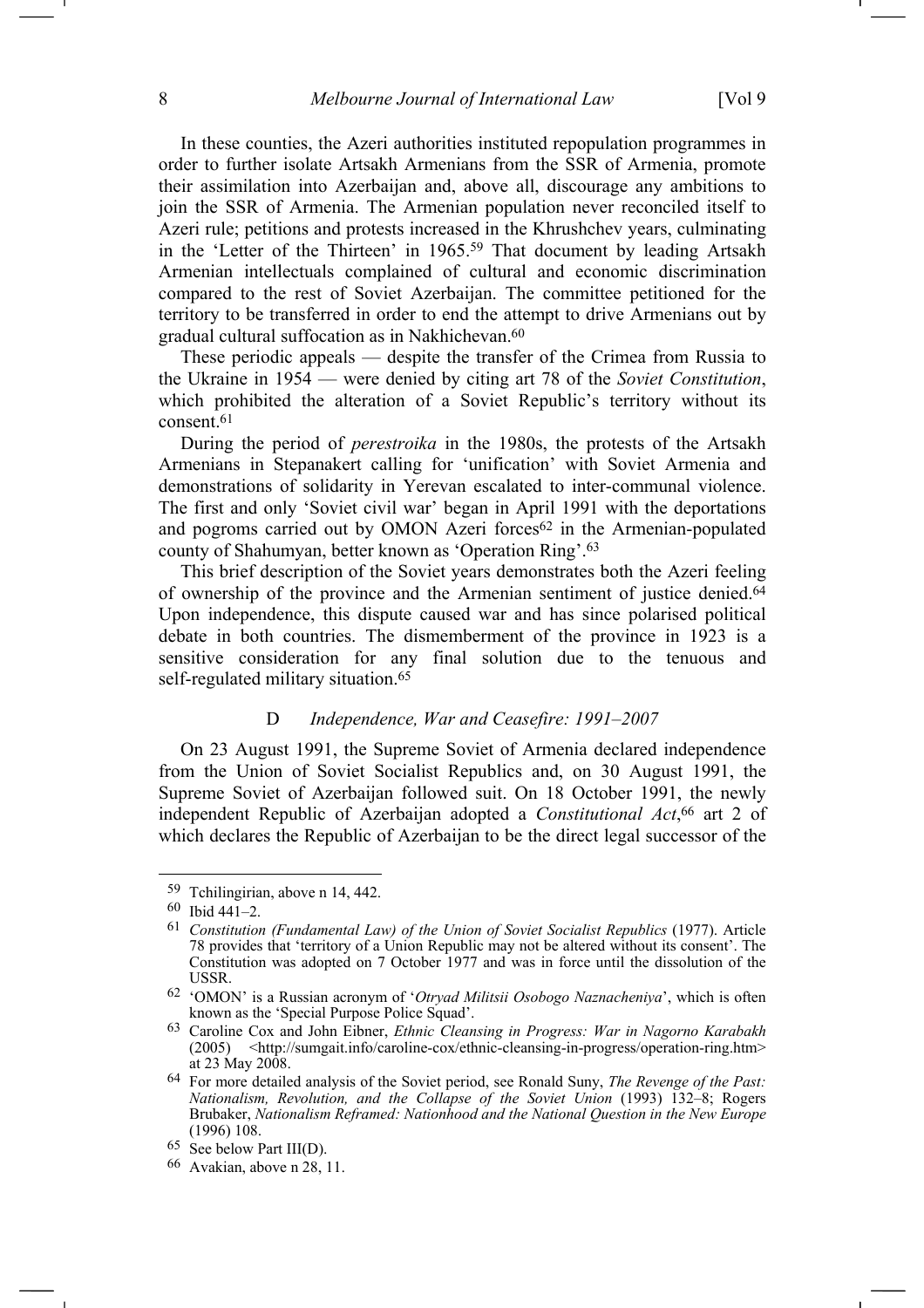1918 Republic of Azerbaijan and art 3 of which denounces the *Treaty on the Creation of the Union of Soviet Socialist Republics*. Thus, the Republic of Azerbaijan expressly rejected its secession to the SSR of Azerbaijan, with important consequences for the legal effects of independence. This decision, as discussed below, was partly designed to avoid art 3 of the *Soviet Law on Secession 1990*, which permitted Artsakh to decide its own territorial status by referendum.67 This was conducted on 10 December 1991 with an overwhelming majority voting for independence, unification with the SSR of Armenia not being an option. On 23 November 1991, Azerbaijan abolished the autonomy of Karabagh, an act that the USSR Constitutional Oversight Committee declared unconstitutional.68

The 1994 ceasefire, ending six years of armed conflict, left Armenian forces in de facto control of most of historical Artsakh prior to its 1923 division. This includes the Nagorny Karabagh *oblast* created in 1923, as well as Karrachar, Jabrail, Kovsakan, Kashunik and Kashatagh.69 Thirty-five per cent of Aghdam and 25 per cent of Fizuli, outside of the historical borders, are also Armenian-occupied.70 Azeri forces occupy the Shahumyan (Goranboy) region, as well as parts of the Mardakert and Martuni regions.71 In total, 217 800 Armenian refugees and 739 000 Azeri refugees remain displaced.72

### III LEGAL POSITIONS OF THE PARTIES

This section describes, analyses and criticises the positions adopted in the course of peace negotiations. The *casus belli* — Artsakh's political status — has been the core issue that has scuppered hopes of a peace deal. This piece proposes that a litigated solution to the conflict ought to be seriously considered. Whilst a political solution remains possible, the intransigent and polarised positions of the two states suggest that adversarial litigation may be a more appropriate mechanism of dispute settlement.

## A *The Position Adopted by the Parties to the Dispute*

It is clear that states adopt particular dispute paradigms in order to maximise bargaining leverage and appease their domestic constituencies.73 Armenia and the NKR portray the armed conflict as an NKR insurgency against Azerbaijan, with Armenia involved merely as an interested spectator.<sup>74</sup> This view extracts indirect recognition from Azerbaijan of the legal existence — and thence the unilateral secession  $-$  of the NKR.<sup>75</sup> This paradigm is incorrect for the following reasons. First, the armed conflict eventually intensified into an interstate conflict with full participation of regular forces, particularly from 1992

<sup>67</sup> Ibid 33.

 $68$  Ibid 15.<br> $69$  The nar

The names above are Azeri. The Armenian names are Kelbajar, Jebrail, Zangelan, Gubatly and Lachin respectively.

<sup>70</sup> de Waal, above n 2, 286.

<sup>71</sup> Ibid.

<sup>72</sup> Ibid 285.

<sup>73</sup> Croissant, above n 12, 107.

<sup>74</sup> de Waal, above n 2, 162.

<sup>75</sup> Tim Potier, *Conflict in Nagorno-Karabakh, Abkhazia and South Ossetia* (2001) 93.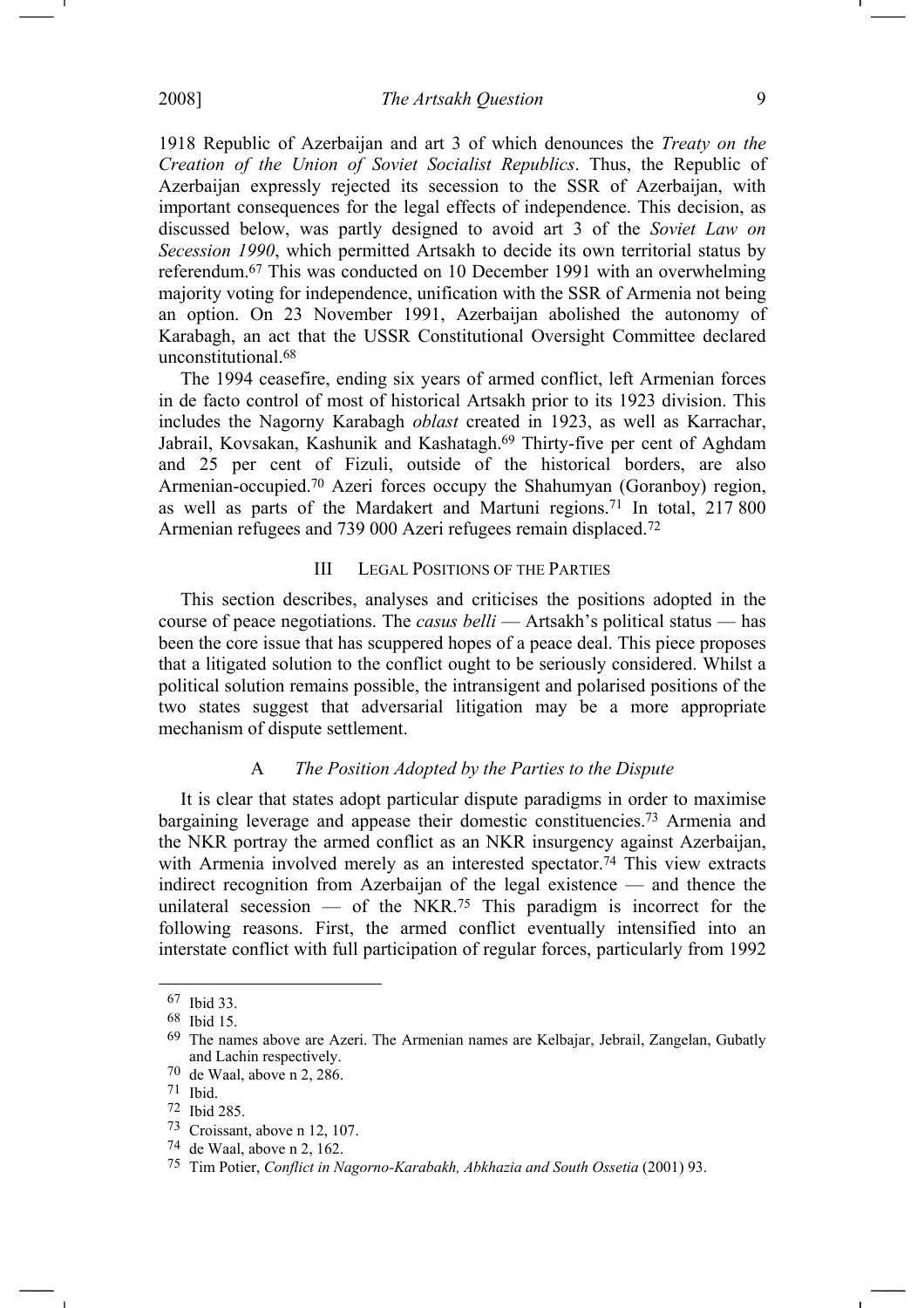until 1994. Second, since the end of the armed conflict, the NKR has been fully integrated into the Armenian military, economic and foreign relations spheres. Third, the NKR could not economically survive but for the provision made for it in the Armenian budget.76 Finally, the apparent aim of the Armenian people of Artsakh, from 1918 to the present day, has not been the creation of a separate state, but rather reunification with the Republic of Armenia.77

By contrast, Azerbaijan seeks to portray the armed conflict as strictly a 'belligerency' with Armenia.78 This demonstrates that Armenia has occupied 'sovereign Azeri territory',79 that the 'occupation' is a consequence of an unlawful use of force and that Armenia therefore has no territorial claim.80 This is also submitted to be erroneous. First, the conflict was primarily waged at a local level, in that inter-communal clashes in Artsakh gradually escalated to the interstate level, both in 1918–20 and 1988–94.81 Second, before and since its inclusion within Azerbaijan's jurisdiction, the Armenian population of Artsakh continuously agitated for unification with Armenia.82 Third, the region has never been part of the territory of independent Azerbaijan, which constitutes the underlying assumption of the Azeri case. The principle of territorial integrity was not engaged, although certainly both states prima facie violated the prohibition of the use of force and the art 33 principle requiring pacific means of dispute settlement.

# B *Legal Position of Armenia and the NKR*

Armenia and the NKR assert that the people of the NKR have exercised their right to self-determination as enshrined alongside that of the territorial integrity of states.83 They rely upon the following grounds to support the submission that self-determination gave rise to a right of unilateral secession. First, art 3 of the *Soviet Law on Secession 1990* permitted the province to determine its own political status by a plebiscite, which took place in 1991.84 Second, the NKR is a

<sup>76</sup> Laurence Broers, *The Politics of Non-Recognition and Democratization* (2005)  $\lt$ http://www.c-r.org/our-work/accord/nagorny-karabakh/democratization.php> at 23 May 2008.

<sup>77</sup> See the statement of current Armenian Republic President Robert Kocharian in 1998, that of current NKR 'President' Arkady Gukasian on 13 October 1997, and that of current Armenian Foreign Minister Vartan Oskanian on 18 June 1998 in Potier, above n 75, at 97–9.

<sup>78</sup> Croissant, above n 12, 67.

<sup>79</sup> Ministry of Foreign Affairs, Republic of Azerbaijan, *Armenian Aggression against Azerbaijan: Armenian Terrorism* (2007) <http://www.mfa.gov.az/eng/armenian\_aggresion/ terrorism.shtml> at 23 May 2008.

<sup>80</sup> Ian Brownlie, *Principles of Public International Law* (6th ed, 2003) 160.

<sup>81</sup> See above Part II.

<sup>82</sup> Ministry of Foreign Affairs, Nagorno Karabagh Republic, *Nagorno Karabagh Republic: History and Current Reality* (2006) <http://www.nkr.am/en/history-and-current-reality/79> at 23 May 2008.

<sup>83</sup> See *Declaration on Principles of International Law concerning Friendly Relations and Co-operation among States in Accordance with the* Charter of the United Nations, GA Res 2625, UN GAOR,  $6^{th}$  Comm,  $25^{th}$  sess,  $1883^{rd}$  plen mtg, UN Doc A/RES/2625 (1970) ('*Declaration on Friendly Relations*').

<sup>84</sup> Avakian, above n 28, 13–14.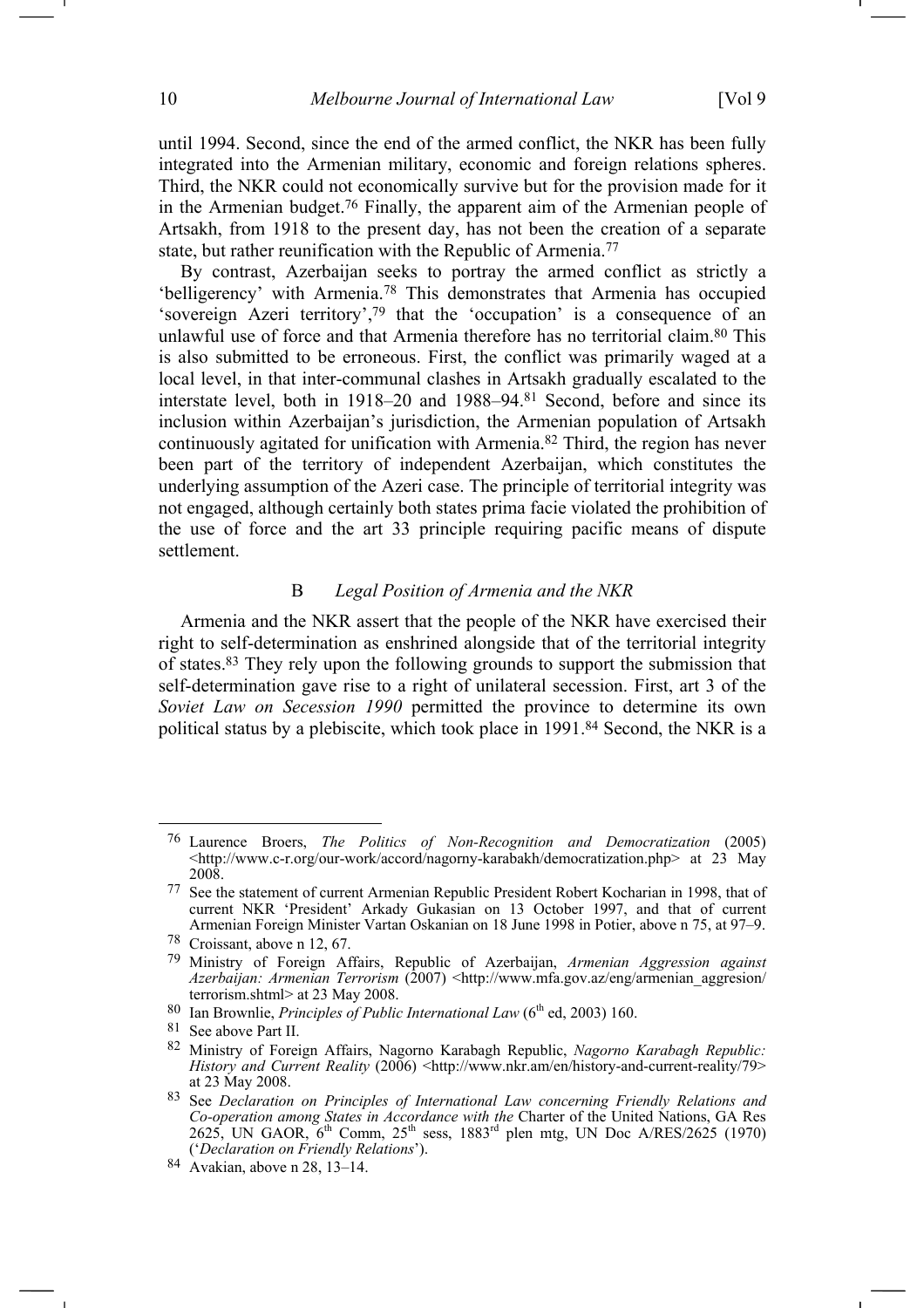state according to art 1 of the *Montevideo Convention*, 85 notwithstanding the absence of international recognition. Third, even if the NKR were part of Azerbaijan, the principle of territorial integrity is conditional upon the right of self-determination; denial of cultural autonomy and systematic violation of human rights gave rise to a right to unilateral secession.<sup>86</sup>

There are a number of problems with these arguments. The first is that Azerbaijan, through its rejection of its Soviet legal heritage, has no obligations by virtue of Soviet law; it is therefore not obliged to implement the *Soviet Law on Secession 1990*. Even if it were, the law was clearly intended, particularly under art 1, to obstruct the process of secession that was already underway. The fact that not a single Union Republic seceded on the basis of the law is testament to its irrelevance to the claims to statehood that were accepted.87 Moreover, neither Abkhazia, South Ossetia, nor Transdniestra implemented art 3 nor relied upon it for their 'secessions'. Thus, the position under Soviet constitutional law is immaterial.

Second, the NKR does not satisfy the factual criteria for statehood under the *Montevideo Convention*. The NKR's dependence upon and fusion with Armenia is to such a high degree, especially in external relations where state practice requires 'independence' or 'sovereignty',88 that the case is in this respect analogous to that of Manchukuo — a 'puppet state' created by Japan that was for all purposes a Japanese colony.89 Indeed, the NKR would be unable to survive without sponsorship from Armenia proper.90 As defined in the *Island of Palmas*  case, 'sovereignty … signifies independence. Independence in regard to a portion of the globe is the right to exercise therein, *to the exclusion of any other state*, the functions of a State'.<sup>91</sup> The NKR thus fails to meet the fundamental ingredients for statehood. Therefore, notwithstanding its claims to independence, the NKR is akin to a satellite state — if not a de facto province — of Armenia.<sup>92</sup>

However, the most fundamental difficulty is that the Armenian argument is entirely based upon self-determination, which has a vague and amorphous status under international law.93 It is increasingly acknowledged that self-determination encompasses minority cultural rights and a prohibition of discrimination by the

<sup>85</sup> These criteria being territory, population, government, and capacity to enter into legal relations: *Montevideo Convention on the Rights and Duties of States*, opened for signature 26 December 1933, 165 LNTS 19, art 1 (entered into force 26 December 1934) ('*Montevideo Convention*'). This definition is, however, a non sequitur — it pre-supposes the existence of a state: James Crawford, *The Creation of States in International Law* (2nd ed, 2006) 45–6, 436–7; Thomas Grant, 'Defining Statehood: The Montevideo Convention and Its Discontents' (1999) 37 *Columbia Journal of Transnational Law* 403, 434–47.

<sup>86</sup> Avakian, above n 28, 16.

<sup>87</sup> Christine Gray, 'Self-Determination and the Breakup of the Soviet Union' (1992) 12 *Yearbook of European Law* 465, 466–7.

<sup>88</sup> *Customs Regime between Germany and Austria (Germany v Austria) (Judgment)* [1931] PCIJ (Ser A/B) No 41, 46; *Rights of Nationals of the United States of America in Morocco (France v US) (Judgment)* [1952] ICJ Rep 176, 183.

<sup>89</sup> Crawford, *The Creation of States*, above n 85, 75, 78–9.

<sup>90</sup> For instance, inhabitants of Transdniestra, Abkhazia and South Ossetia automatically receive Russian citizenship, and those of Artsakh likewise Armenian citizenship: Potier, above n 75.

<sup>91</sup> *Island of Palmas* (1928) 2 RIAA 829, 829 (emphasis added).

<sup>92</sup> For further examples of the unification process, see Potier, above n 75, 99.

<sup>93</sup> Thomas Musgrave, *Self-Determination and National Minorities* (1997) 177–9.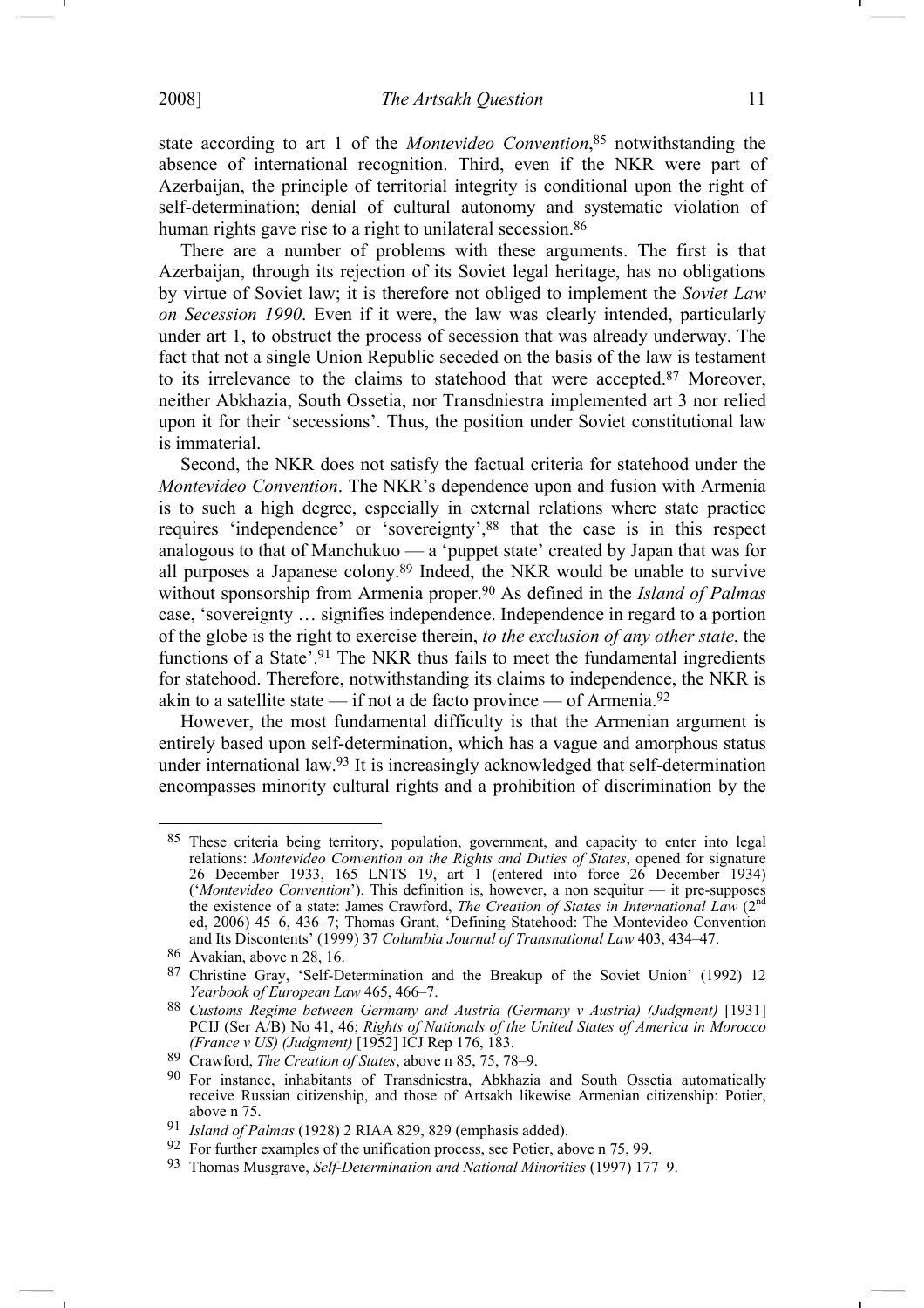state ('internal self-determination').94 However, whilst a customary rule and perhaps even *jus cogens*,95 self-determination nonetheless does not embody a *general* right to unilateral secession ('external self-determination').96 International law is neutral on the phenomenon of secession: it neither prohibits nor authorises it. A right is only vested in specific contexts, such as in a non-self-governing territory in decolonisation,<sup>97</sup> or inversely in a colony to block cession to another state.98

There is a school of thought, notably advanced by Professor Otto Kimminich, which interprets the UN's *Declaration on Friendly Relations*<sup>99</sup> to mean that, as long as a state respects the rights of minority groups,

these groups can find their protection within the State in accordance with present-day international law. As soon as that State consistently violates these rights a situation arises in which the … ethnic group may invoke its right of self-determination in order to bring about constitutional changes within the State or to find an international solution by seceding.100

However, this differs from the orthodox view that self-determination constitutes 'internal' rights within the state: cultural, economic and political rights of autonomy equal to those of other inhabitants.101 Even more dubious is the notion that the territorial sovereignty of a state is conditional upon respect for self-determination and human rights of an ethnic minority within its borders.<sup>102</sup> As Professor Crawford explains, Bangladesh's unilateral secession from Pakistan is the only example in modern international law of a seceding territory attaining international recognition of its statehood.103

Parallels with the Kosovo situation are unfounded because the territorial title to Kosovo has long been held by Serbia. Recognition of Kosovar statehood by a

<sup>94</sup> Stephen Hall, *Public International Law* (2003) 145–7.

<sup>95</sup> Brownlie, above n 80, 637–8.

<sup>96</sup> *Reference re Secession of Québec* [1998] 2 SCR 217.

<sup>97</sup> *Legal Consequences for States of the Continued Presence of South Africa in Namibia (South West Africa) notwithstanding Security Council Resolution 276 (1970) (Advisory Opinion)*  [1971] ICJ Rep 16, 31–3; *South West Africa (Ethiopia v South Africa; Liberia v South Africa) (Preliminary Objections)* [1962] ICJ Rep 319, 329; *East Timor (Portugal v Australia) (Judgment)* [1995] ICJ Rep 90, 101–2.

<sup>98</sup> Whilst the General Assembly has referred to the 'interests' rather than the 'rights' of the colonies of Gibraltar and the Falkland Islands, it nonetheless urged negotiated solutions between the parties, which have hitherto faltered due to the opposition of the colonies to any change in the status quo. See, eg, *Question of Gibraltar*, GA Res 2070, UN GAOR, 4th Comm,  $20^{th}$  sess,  $1398^{th}$  plen mtg, UN Doc A/RES/2070 (XX) (1965); Special Committee of 24, *Question of the Falkland Islands (Malvinas)*, UN Doc A/AC.109/2003/24 (2003); *Question of the Falkland Islands (Malvinas)*, GA Res 2065, UN GAOR, 4th Comm, 20th sess, 1398<sup>th</sup> plen mtg, UN Doc A/RES/2065 (XX) (1965).

<sup>99</sup> *Declaration on Friendly Relations*, above n 83.

<sup>100</sup> Otto Kimminich, 'A "Federal" Right to Self-Determination' in Christian Tomuschat (ed), *The Modern Law of Self-Determination* (1993) 83, 92.

<sup>101</sup> Brownlie, above n 80, 161, 553. See also Christian Tomuschat, 'Self-Determination in a Post-Colonial World' in Christian Tomuschat (ed), *The Modern Law of Self-Determination*  (1993) 1, 10; Crawford, *The Creation of States*, above n 85, 126–8.

<sup>102</sup> Crawford, *The Creation of States*, above n 85, 161.

<sup>103</sup> James Crawford, 'State Practice and International Law in Relation to Secession' (1998) 69 *British Yearbook of International Law* 85, 92.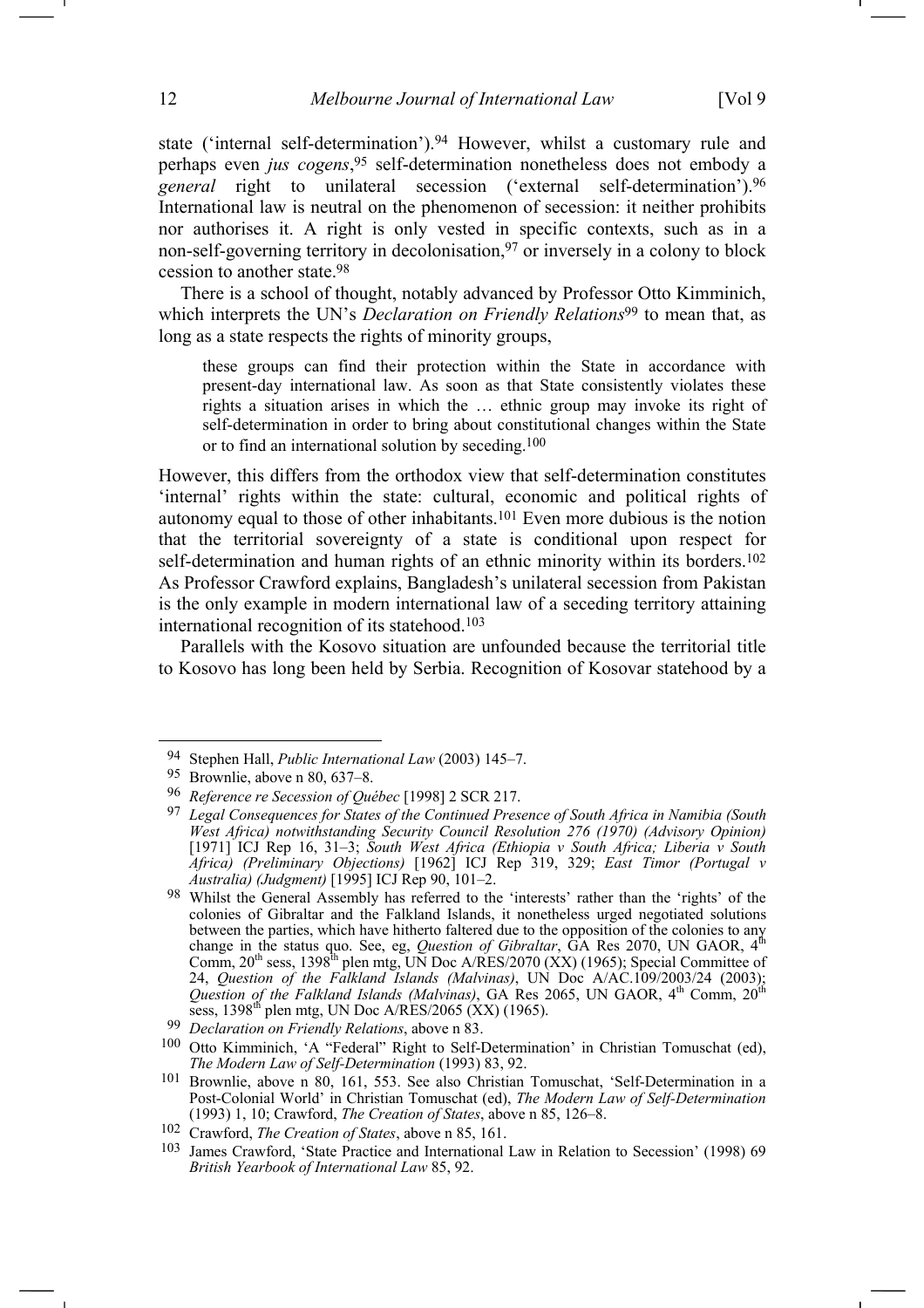$\overline{a}$ 

small number of states<sup>104</sup> does not 'constitute' its legal basis,<sup>105</sup> especially given that there is a strong argument that such recognition constitutes a breach of an obligation to continuously recognise the territorial integrity of Serbia imposed by the UN Security Council.106 Moreover, although superficially supporting the argument that state practice is moving towards the conditionality of territorial title upon respect for self-determination, the Kosovo example is distinguishable because the Security Council, despite initially and expressly recognising the territorial integrity of Serbia, may (if Russian opposition ceases) attempt to claim the right to dispose of Serbia's territory in order to impose independence without Serbia's consent.<sup>107</sup> Mandates must be addressed carefully because they represent extreme cases whereby the will of the international community can trump state consent, contravening the pillars of sovereignty and equality between states, encapsulated in the maxim *par in parem non habet imperium*.

Moreover, international recognition of Kosovar independence does not oblige Serbia to recognise Kosovo — it can hold out so long as it can withstand political pressure. Moreover, such recognition, if taken without a Security Council mandate, would arguably constitute an internationally wrongful act.108 Thus, Armenian hopes that Kosovo will prove a 'precedent' for Artsakh may be in vain; even if it does, it will likely come with unpalatable conditions to appease Azerbaijan.109 In particular, recognition would likely be conditional upon not unifying with another state, as was imposed upon Austria following both World

<sup>104 &#</sup>x27;Recognition for New Kosovo Grows', *BBC News* (UK) 18 February 2008  $\langle \frac{\text{http://news.bbc.co.uk/1/hi/world/europe/7251359.stm> at 23 May 2008; 'Serbia's}$ Neighbours Accept Kosovo', *BBC News* (UK) <http://news.bbc.co.uk/1/hi/world/europe/ 7304488.stm> at 23 May 2008.

<sup>105</sup> *Reference re Secession of Québec* [1998] 2 SCR 217, 288–9.

 $106$  *Resolution 1244*, SC Res 1244, UN SCOR,  $54<sup>th</sup>$  sess,  $4011<sup>th</sup>$  mtg,  $2<sup>nd</sup>$  Annex, UN Doc S/RES/1244 (10 June 1999) [5], [8]. See also Churkin, submission to UN Security Council on behalf of the Russian Federation, UN SCOR,  $63^{rd}$  sess,  $5839^{th}$  mtg, UN Doc S/PV.5839 (18 February 2008) 6.

<sup>107</sup> On Security Council powers, see Crawford, *The Creation of States*, above n 85, 557–60; International Law Commission, *Fragmentation of International Law: Difficulties Arising from the Diversification and Expansion of International Law*, UN Doc A/CN.4/L.682 (13 April 2006) 168–9; Danesh Sarooshi, *The United Nations and the Development of Collective Security: The Delegation by the UN Security Council of Its Chapter VII Powers* (1999) 16–19; Erika de Wet, *The Chapter VII Powers of the United Nations Security Council* (2004) 178–87, 370. Cf Hans Kelsen, *The Law of the United Nations: A Critical Analysis of Its Fundamental Problems* (1950) 294; Michael Wood, 'The UN Security Council and International Law: The Security Council's Powers and Their Limits' (Lecture delivered at Sir Hersch Lauterpacht Memorial Lecture Series, Cambridge, UK, 8 November 2006) [52]–[64], available from <http://www.lcil.cam.ac.uk> at 23 May 2008. See also Jonathan Charney, 'Self-Determination: Chechnya, Kosovo, and East Timor' (2001) 34 *Vanderbilt Journal of Transitional Law* 455; Bartram Brown, 'Human Rights, Sovereignty, and the Final Status of Kosovo' (2005) 80 *Chicago-Kent Law Review* 235; Henry Perritt, 'Final Status for Kosovo' (2005) 80 *Vanderbilt Journal of Transitional Law* 3.

<sup>108</sup> See, eg, *East Timor (Portugal v Australia) (Judgment)* [1995] ICJ Rep 90, 170 (Dissenting Opinion of Judge Weeramantry).

<sup>&</sup>lt;sup>109</sup> Office of the Special Envoy of the Secretary-General of the United Nations for the Future Status Process for Kosovo, *Executive Summary of the Comprehensive Proposal for the Kosovo Status Settlement* (2007) <http://www.unosek.org/unosek/en/statusproposal.html> at 23 May 2008.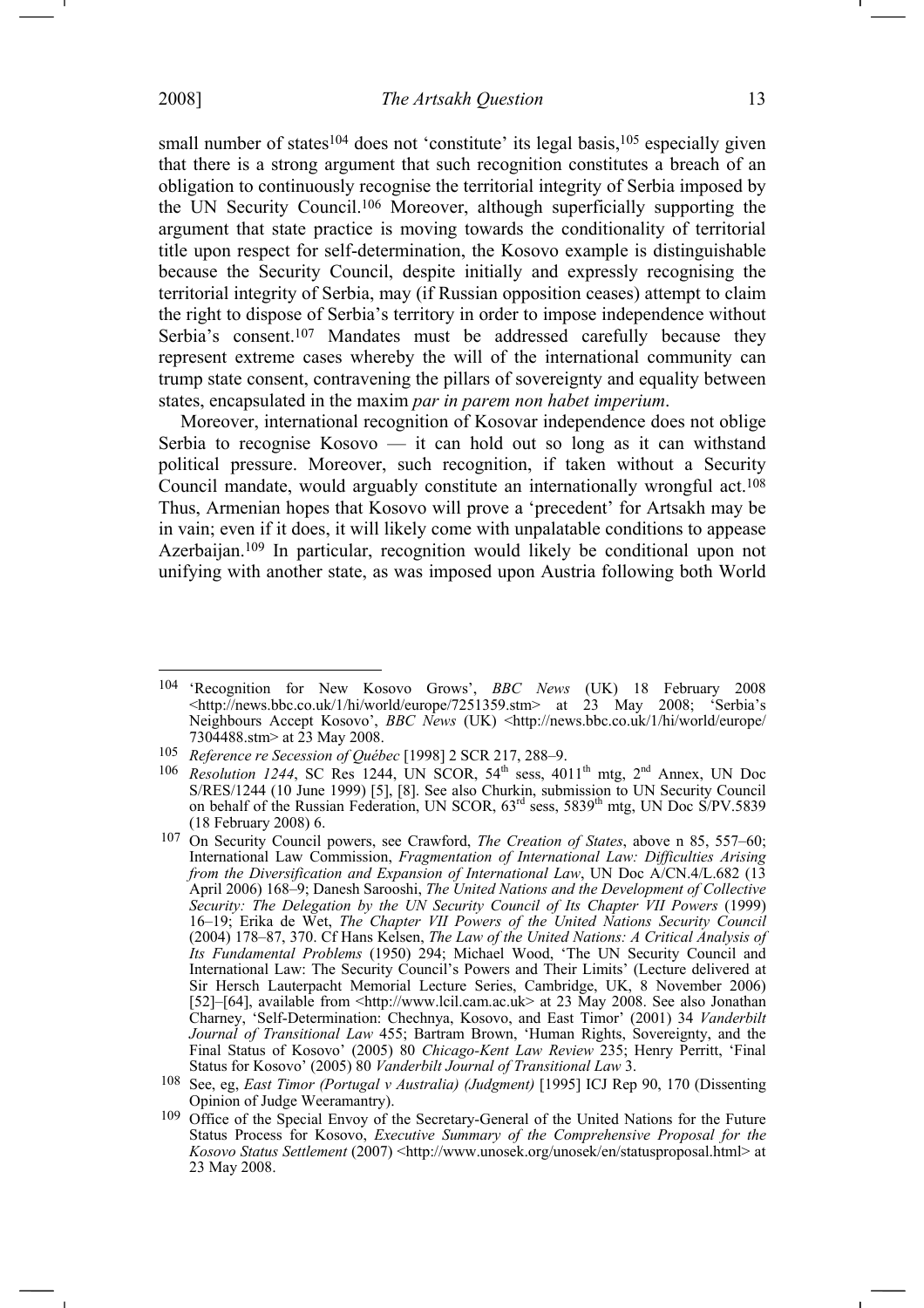Wars;<sup>110</sup> upon Cyprus with independence from the British Empire;<sup>111</sup> and was proposed under the Ahtisaari plan for Kosovo.112 Unless the vast majority of states recognise Kosovo and thereby change customary international law, the case does not alter the legal position regarding unilateral secession.

# C *Legal Position of Azerbaijan*

Azerbaijan claims that upon its secession from the Soviet Union under the principle of *uti possidetis juris*, it 'inherited' both Nakhichevan and Artsakh within its borders.<sup>113</sup> Therefore, Armenia has 'occupied' Azeri territory in violation of its obligation to respect the territorial integrity of UN member states under arts 2 and 33 of the *UN Charter*. Self-determination remains subject to territorial integrity in all cases, and the suppressive measures taken against secessionist rebels on Azeri territory (which would have succeeded but for the intervention of Armenia) were strictly an internal Azeri matter.<sup>114</sup> Notwithstanding the repeated instances of state persecution of the Armenian minority population in Artsakh and Azerbaijan proper, the territorial title of Azerbaijan remains intact.

It is submitted that the fatal flaw in this argument is its presupposition that the disputed territories in question are Azeri territory. Although there is certainly a territorial *claim* to be made, it is not an incontrovertible fact that the region was ever part of independent Azerbaijan. The controversy of the matter is demonstrated by the League of Nations' rejection of Azerbaijan's application for membership in December 1920 on the ground that its frontiers with Armenia were 'insufficiently clear', and by the *Treaty of Sevrès*, art 92 of which called upon the states to resolve their territorial disputes by peaceful settlement.

By renouncing its Soviet legal heritage, the Republic of Azerbaijan not only rejected its legal *obligations* stemming from Soviet Azerbaijan as its successor, but it also rejected its *rights* stemming from that source: namely, its jurisdictional competence, as distinct from sovereign competence,<sup>115</sup> over both Artsakh<sup>116</sup> and Nakhichevan.117 Had Azerbaijan accepted its Soviet legal heritage, Armenia, as the successor to the SSR of Armenia, would have been bound to recognise Azerbaijan's inherited right to the 'protectorate' of Nakhichevan. However,

<sup>110</sup> *Treaty of Peace with Germany (Treaty of Versailles)*, opened for signature 28 June 1919, 2 USTS 43, art 80 (entered into force 10 January 1920); *Treaty for the Re-establishment of an Independent and Democratic Austria*, opened for signature 15 May 1955, 6 USTS 2435, art 1 (entered into force 6 June 1955).

<sup>111</sup> *Treaty of Guarantee*, 382 UNTS 3, appendix B, art 2 (signed and entered into force 16 August 1960).

<sup>112</sup> *Letter Dated 26 March 2007 from the Secretary-General addressed to the President of the Security Council Addendum: Comprehensive Proposal for the Kosovo Status Settlement*, UN Doc S/2007/168/Add.1 (22 March 2007).

<sup>113</sup> Administrative Department of the President of the Republic of Azerbaijan, *Armenian–Azerbaijan, Nagorny Karabakh Conflikt* (2005) 149 <http://www.elibrary.az/ docs/azerbaijan/eng/gl7.pdf> at 23 May 2008.

<sup>114</sup> Non-intervention by a state in the internal affairs of another state is a principle of customary international law: *Military and Paramilitary Activities in and against Nicaragua (Nicaragua v US) (Judgment)* [1984] ICJ Rep 392, 424.

<sup>115</sup> Brownlie, above n 80, 105–6.

<sup>116</sup> Via Stalin's 1921 Caucasian Bureau decision: Avakian, above n 28, 7.

<sup>117</sup> Via *Treaty of Kars*, above n 57, art 5.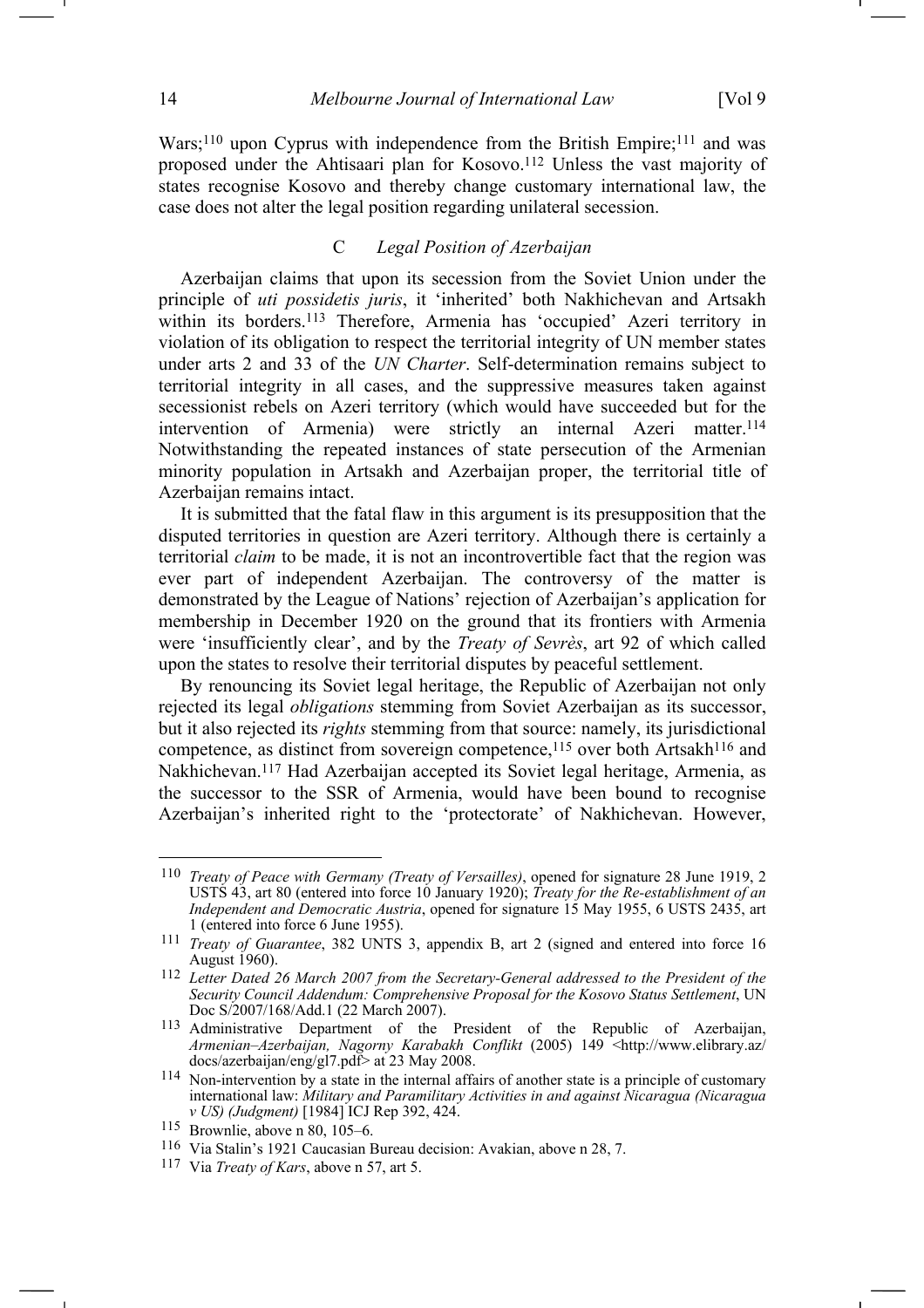2008] *The Artsakh Question* 15

Azerbaijan would have likewise been bound to recognise that, by Soviet law, Artsakh validly exercised its right to unilateral secession upon Azerbaijan's declaration of independence. By declaring itself the legal successor to the first Republic of Azerbaijan, contemporary Azerbaijan inherited only those rights and obligations that the former possessed.

Azerbaijan's case is based upon the principle of *uti possidetis juris*: namely, that administrative borders within the Soviet Union became internationalised upon the secession of the Union Republics. Azerbaijan has hedged its bets with the *Constitutional Act on the State Independence of Azerbaijan*, 118 particularly in arts 2 and 3,119 wherein it declares itself successor to the First Republic of Azerbaijan and denounces the *Treaty of Establishment of the Soviet Union*.

## D *Current Status of Negotiations*

The discussion above addresses the current situation from the standpoint of international law but international diplomacy operates with a different methodology. Whilst the latter observes legal principles, it broadly encourages reconciliation and compromise rather than strict enforcement of legal rights. The OSCE Minsk Group has been involved in conducting negotiations along these lines since the 1994 ceasefire.<sup>120</sup>

However, the history of the negotiations demonstrates that the positions of the parties have hardened over time and that the political environments of the two nations have precluded the possibility of reaching compromises.121 The brief hopes raised by the Key West talks in 2001 and their subsequent dramatic collapse,122 demonstrates the strength of domestic positions on the issue and the triumph of political factors over legal considerations.

The failure to achieve agreement after 12 years of dialogue demonstrates the width of the gulf between the two sides and the unlikelihood that this gulf can be bridged in the foreseeable future. In a recent press statement, the three co-Chairs of the OSCE Minsk Group declared their dissatisfaction with the current state of negotiations. The Co-Chairs concluded with the following observations regarding the steps by which a solution could progress:

The principles [for resolution] are based on the redeployment of Armenian troops from Azerbaijani territories around Nagorno-Karabakh, with special modalities for Kelbajar and Lachin districts (including a corridor between Armenia and Nagorno-Karabakh), demilitarization of those territories, and a referendum … to determine the final legal status of Nagorno-Karabakh. … Regarding the vote to determine the future status of Nagorno-Karabakh, the Co-Chairs stressed that suitable pre-conditions … would have to be achieved so that the vote would take place in a non-coercive environment … after a vigorous debate in the public

<sup>118</sup> Partially reproduced in Avakian, above n 28, 15.

<sup>119</sup> Article 2 proclaims that '[t]he Republic of Azerbaijan is the successor of the Azerbaijani Republic, which existed from May 28, 1918 till April 28, 1920', and art 3 states that '[t]he treaty of the establishment of the USSR of December 30, 1922 is considered not valid in the part related to Azerbaijan from moment of signing it': ibid.

<sup>120</sup> OSCE, *Minsk Process* <http://www.osce.org/item/21979.html> at 23 May 2008.

<sup>121</sup> Gerard Libaridian, *The Elusive 'Right Formula' at the 'Right Time': A Historical Analysis of the Official Peace Process* (2005) <http://www.c-r.org/our-work/accord/ nagorny-karabakh/elusive-right-formula.php> at 23 May 2008.

<sup>122</sup> de Waal, above n 2, 266–8.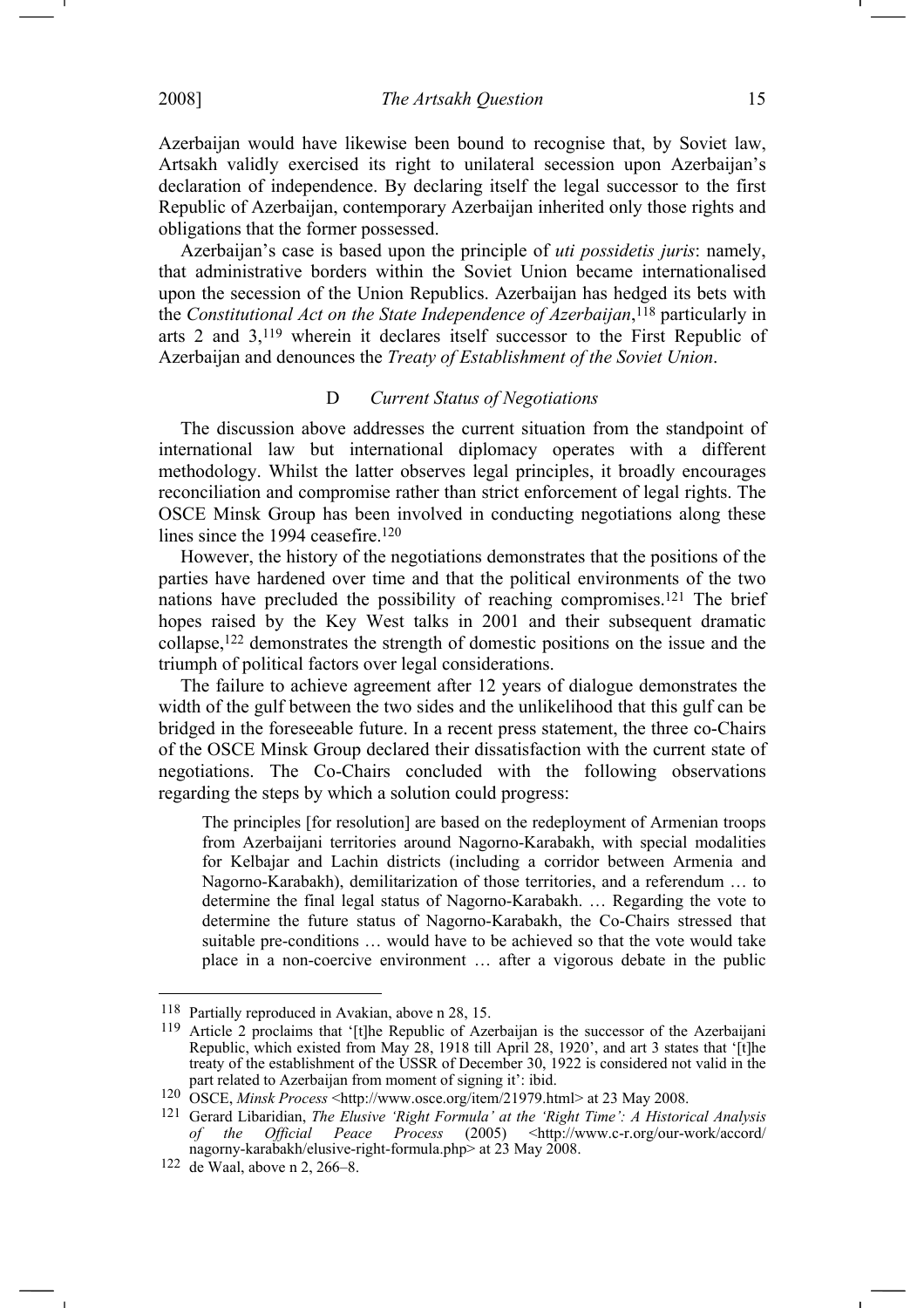arena. Unfortunately, at their most recent meeting … the Presidents did not reach agreement on these principles.

Although no additional meetings between the sides under the auspices of the Co-Chairs are planned for the immediate future, they will be ready to reengage if the parties decide to pursue the talks with the political will that has thus far been lacking.<sup>123</sup>

The most sensitive issue is clearly the final status of Artsakh, which would be determined by referendum. The presumption is that the boundaries of Artsakh are not its historical borders, but those created by the SSR of Azerbaijan in 1923. However, the presumption acknowledges the strategic sensitivity of the contiguous regions to Armenia. Ultimately, the absence of political will and the mutual intransigence throughout the negotiations means that a negotiated settlement, though a worthy goal, has low prospects of success.

A recent International Crisis Group report supports this conclusion. The report found the status quo unsustainable, and that by the year 2012 — when its oil revenues begin to decline — Azerbaijan may attempt to use force to occupy the territory,124 which would surely violate art 33 of the *UN Charter*. Moreover, the report identifies the main obstacle to a negotiated solution as the mutual intransigence of the two populations, reinforced by the nationalistic rhetoric of state officials.125 In this situation, which contains the ingredients for resumption of the armed conflict, litigation is the optimum way forward, affording both parties the opportunity to argue adversarially in a court of law.

However, the adjudication option has its own problems. The first is the question of forum. There is an apparent tension between the parties, wherein Azerbaijan prefers the UN, and Armenia the OSCE.<sup>126</sup> This may be a source of contention in negotiations for a shift to an adjudication framework, namely, whether to submit the dispute to the ICJ, the OSCE Court, or to constitute an ad hoc arbitral tribunal. Factors affecting the choice of forum include litigation costs, past jurisprudence, current membership, and the terms of reference.

 A second problem is the nature of litigation itself. The ICJ, for instance, has been criticised for adopting a conciliatory approach in its past jurisprudence.<sup>127</sup> In a territorial dispute of this kind, where a definitive and principled decision is necessary, such an approach would be hazardous. The issue of compliance, which in ICJ land boundary cases has been problematic,<sup>128</sup> also arises. However, after a certain period of resistance, losing states have generally complied with the judgments in question. $^{129}$ 

<sup>123</sup> OSCE Minsk Group Co-Chairs, 'Statement by the Minsk Group Co-Chairs' (Press Release, 3 July 2006) <http://www.osce.org/item/19803.html*>* at 23 May 2008.

<sup>124</sup> International Crisis Group, *Nagorno-Karabakh: Risking War* (ICG Europe Report No 187, 14 November 2007) 8.

<sup>125</sup> Ibid 15–18.

<sup>126</sup> See *The Situation in the Occupied Territories of Azerbaijan*, GA Res 62/243, UN GAOR,  $62<sup>nd</sup>$  sess,  $86<sup>th</sup>$  plen mtg, Agenda Item 20, UN Doc A/Res/62/243 (14 March 2008). See also UN GAOR,  $62^{\text{nd}}$  sess,  $86^{\text{th}}$  plen mtg, UN Doc A/62/PV.86 (14 March 2008).

<sup>127</sup> See, eg, *Maritime Delimitation and Territorial Questions between Qatar and Bahrain (Qatar v Bahrain) (Judgment)* [1994] ICJ Rep 111, 135 (Dissenting Opinion of Judge Oda).

<sup>128</sup> See, eg, Paulson, above n 8.

<sup>129</sup> Ibid 456–61.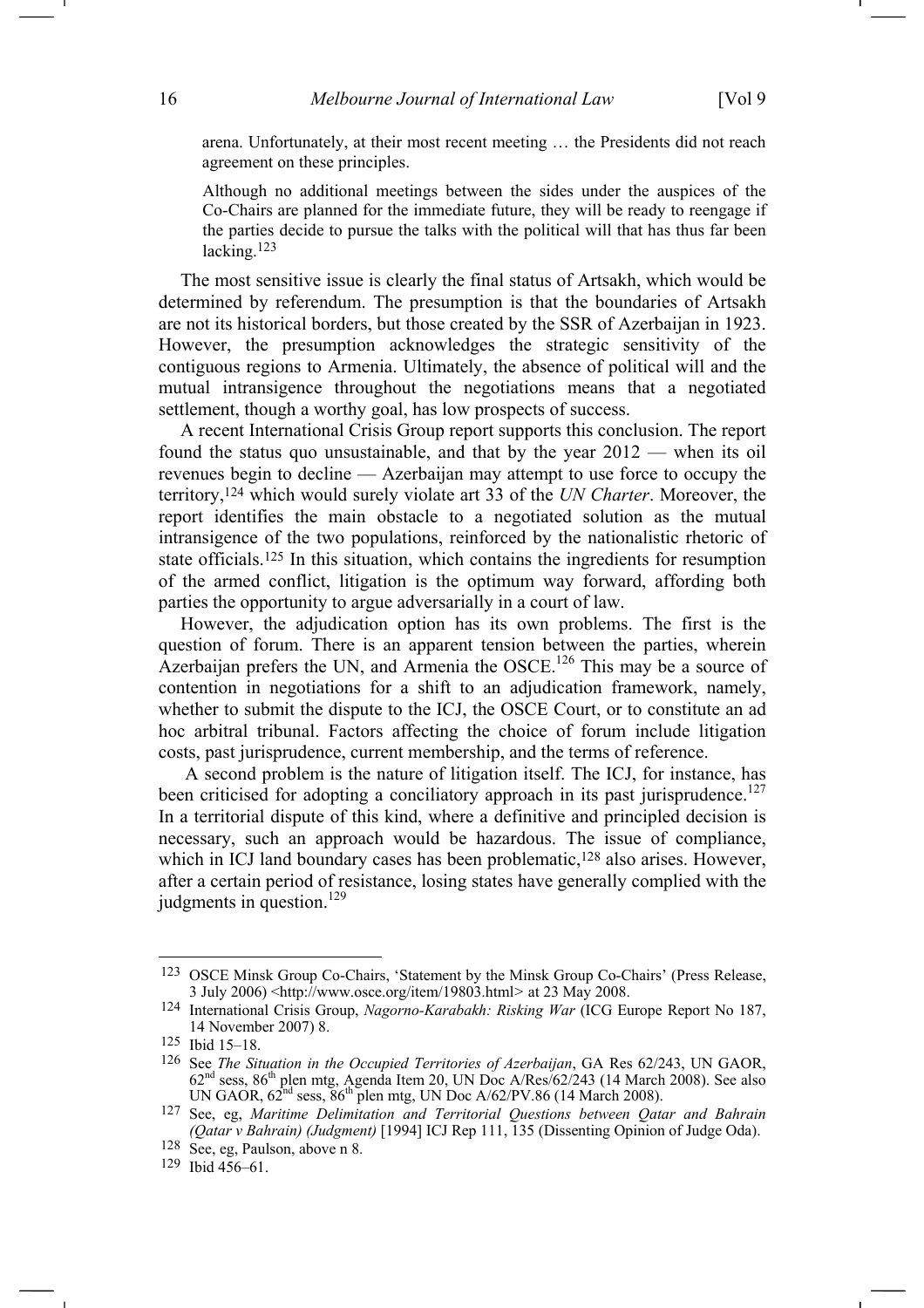2008] *The Artsakh Question* 17

 $\overline{a}$ 

### IV POSSIBLE SOLUTIONS TO THE DISPUTE

In 1963, in what remains a seminal authority on territorial sovereignty, Professor Jennings observed the following conundrum facing international law:

We find that in addition to the 5 orthodox modes for the acquisition of territorial sovereignty, there is the case of the emergence of the new State — by far the most important case of territorial change at the present time — in regard to which, however, international law is singularly undeveloped, uncertain, and, it must be said, comparatively unstudied.<sup>130</sup>

This section, in advancing legal conclusions regarding the conflict, addresses this issue head on. The implications of formulating clear legal principles in this area are potentially far-reaching for the Artsakh dispute, and would be of similar value for the settlement of territorial disputes in general. The general principle of modern international law regarding settlement of boundaries between states is that the exclusive competence for their determination lies solely with the two states concerned. Consequently, the general prohibition on the use of force for the settlement of disputes allows for only cession and arbitration as modes for the acquisition of title.131

## A *Principles of Territorial Sovereignty*

Two observations can be made at the outset. The first is that recognition by third states of another's claim to territorial title does not serve as a legal basis for title.132 Where there is a prima facie territorial dispute, the consent of state B to a negotiated settlement with state A, or to submit the dispute to adjudication, is required for settlement of the disputed territory's legal status.133 This applies not only in disputes concerning frontier boundaries between states, but also in the event of a new state emerging from the territory of another. As Oppenheim observes, 'the formation of a new State is … a matter of fact and not of law. It is through recognition, which is a matter of law, that such a new State becomes a subject of International Law'.134

The formation of a new state can occur through disintegration, secession or devolution.135 Secession, in particular, may arise through various scenarios: at one extreme, through a war of independence culminating in recognition by the

<sup>130</sup> Robert Jennings, *The Acquisition of Territory in International Law* (1963) 11–12.

<sup>131</sup> Michael Bothe, 'Boundaries' in Rudolf Bernhardt (ed), *Encyclopedia of Public International Law* (1992) vol 1, 443, 444.

<sup>132</sup> Ibid 448. Cf Ian Brownlie, 'Recognition in Theory and Practice' (1982) 53 *British Yearbook of International Law* 197, 201, 203–4; Crawford, 'State Practice and International Law in relation to Secession', above n 103, 90.

<sup>133</sup> Crawford, 'State Practice and International Law in relation to Secession', above n 103, 116.

<sup>&</sup>lt;sup>134</sup> Lassa Oppenheim and Hersch Lauterpacht, *International Law: A Treatise* (8<sup>th</sup> ed, 1955) vol 1, 544. On this point, Jennings comments: 'And if this is true, one may, therefore, regard the title to territory as arising simply from the fact of the emergence of a new State, or one may regard it perhaps as having been acquired by recognition, depending upon one's view of the legal nature of recognition': Jennings, above n 130, 8.

<sup>135</sup> This terminology has often been conflated: Matthew Craven, 'The European Community Arbitration Commission on Yugoslavia' (1995) 66 *British Yearbook of International Law*  333, 354–6.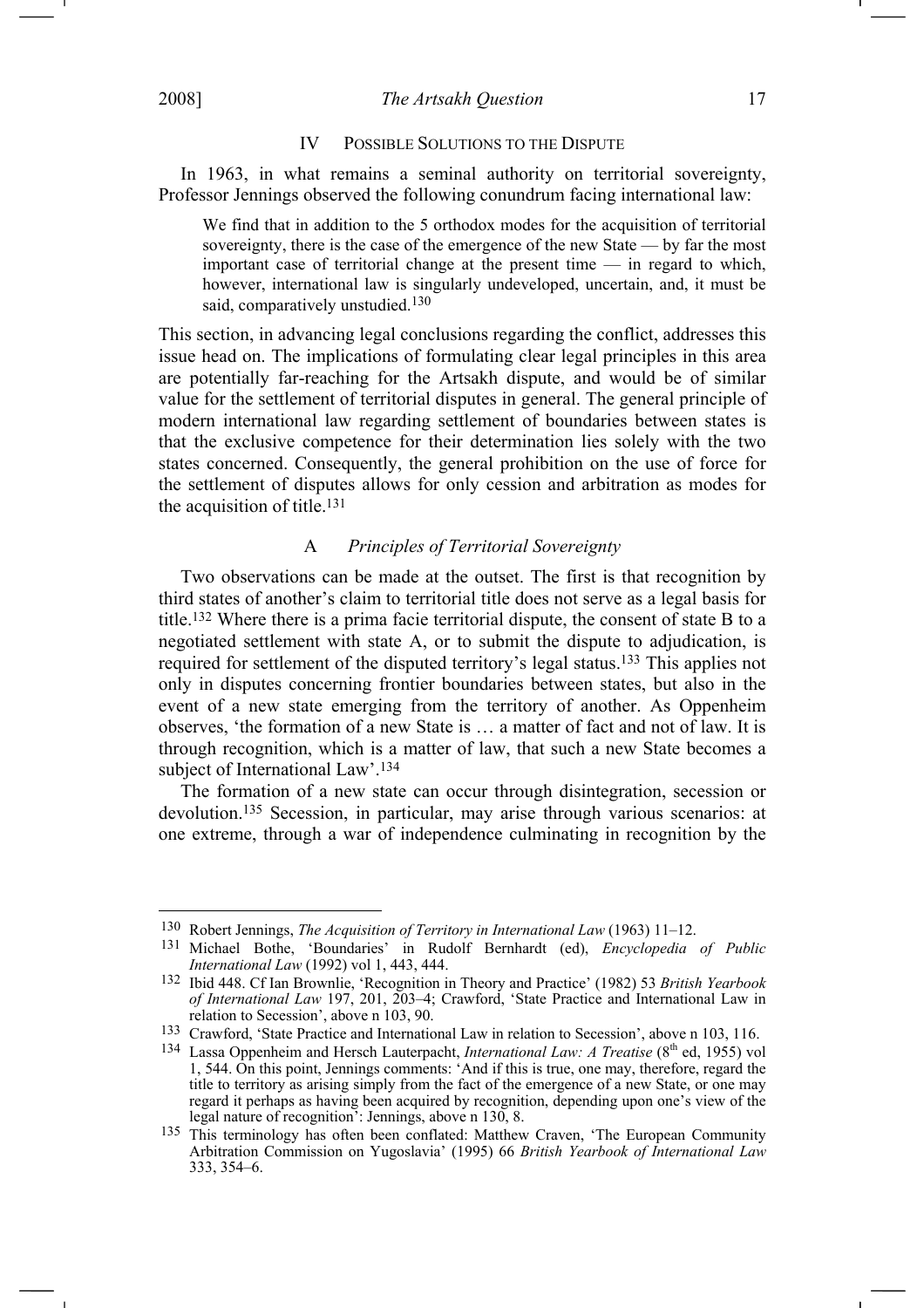parent state of the seceding state's existence,<sup>136</sup> and at the other, the use of constitutional mechanisms for the latter's secession. In either case, recognition *by the parent state* is the axis of the test; prior to recognition, the new state's factual independence is de facto, subsequently it is de jure or 'as of right'.137

The second observation is that the contemporary prohibition on the use of force to settle disputes contrasts with the position before the adoption of the *UN Charter*. 138 The conceptual problem with this change is that it presumes existing territorial title to be legal at the time of ratification of the *UN Charter* and does not demand compulsory jurisdiction for the adjudication of such disputes.139

Under current law, annexation with its legal basis as conquest per se is unlawful. However, although states have, in practice, used force as a means of de facto acquisition of territory from another state,<sup>140</sup> such acquisitions have (albeit inconsistently)<sup>141</sup> been at the peril of collective non-recognition<sup>142</sup> and even individual<sup>143</sup> or collective<sup>144</sup> use of force to eject the putative conqueror. Thus, the territorial title to Artsakh remains disputed, and will remain so until both parties consent to settle the dispute by treaty or adjudication.

# B *Legal Consequences of the Soviet Collapse*

The dissolution of the Soviet Union raises a crucial issue for the Artsakh dispute; namely, the legal basis upon which Armenia and Azerbaijan acquired de jure statehood. The emergence of successor states to the Soviet Union in 1991 was a fait accompli which the international community was compelled to recognise by the momentum of historical events.145 De jure statehood came with the dissolution of the Soviet Union on 8 December 1991.146 The presence of these objective criteria gives rise to a de facto state; the acquisition of de jure statehood comes by means of parent state recognition.<sup>147</sup> This was the case in the secession of Bangladesh from Pakistan, where the latter was regarded as the

<sup>136</sup> Cf Bangladesh's secession from Pakistan: Crawford, 'State Practice and International Law in relation to Secession', above n 103, 95.

<sup>137</sup> Ibid 10–25.

<sup>138</sup> Erich Kussbach, 'Conquest' (1992) 1 *Encyclopedia of Public International Law* 756, 757.

<sup>139</sup> Sharon Korman, *The Right of Conquest: The Acquisition of Territory by Force in International Law and Practice* (1996) 304.

<sup>140</sup> See, eg, Israel's annexation of the Golan Heights, East Jerusalem and parts of the West Bank seized in the 1967 Arab–Israeli War: ibid 249–66.

<sup>141</sup> See, eg, India's invasion of Goa which, although probably unlawful, was not condemned by the Security Council or the General Assembly. However, India's justification for the use of force on the grounds that Goa was Indian territory 450 years before and therefore had a continuing right to self-defence of the territory in 1945 was not accepted. Tolerance of the invasion was political, in contrast to the condemnation of Argentina's similar justification for the invasion of the Falklands: ibid 267–80.

<sup>142</sup> See, eg, the Turkish seizure of Northern Cyprus in the 1979 invasion, as discussed in David J Harris, *Cases and Materials on International Law* (6<sup>th</sup> ed, 2004) 920.

<sup>143</sup> See, eg, the successful British invocation of the right to self-defence to eject the Argentinean invasion of the Falklands in 1979: ibid 924–5.

<sup>144</sup> This has only occurred once, when the Security Council authorised the use of force in the 1990 Persian Gulf War: Korman, above n 139, 300–1.

<sup>145</sup> Gray, above n 87, 468; Crawford, *The Creation of States*, above n 85, 395.

<sup>146</sup> Gray, above n 87, 468.

<sup>&</sup>lt;sup>147</sup> Cf Crawford's view that parent state recognition is generally required for de jure statehood: Crawford, *The Creation of States*, above n 85, 376–9, 390–1, 417.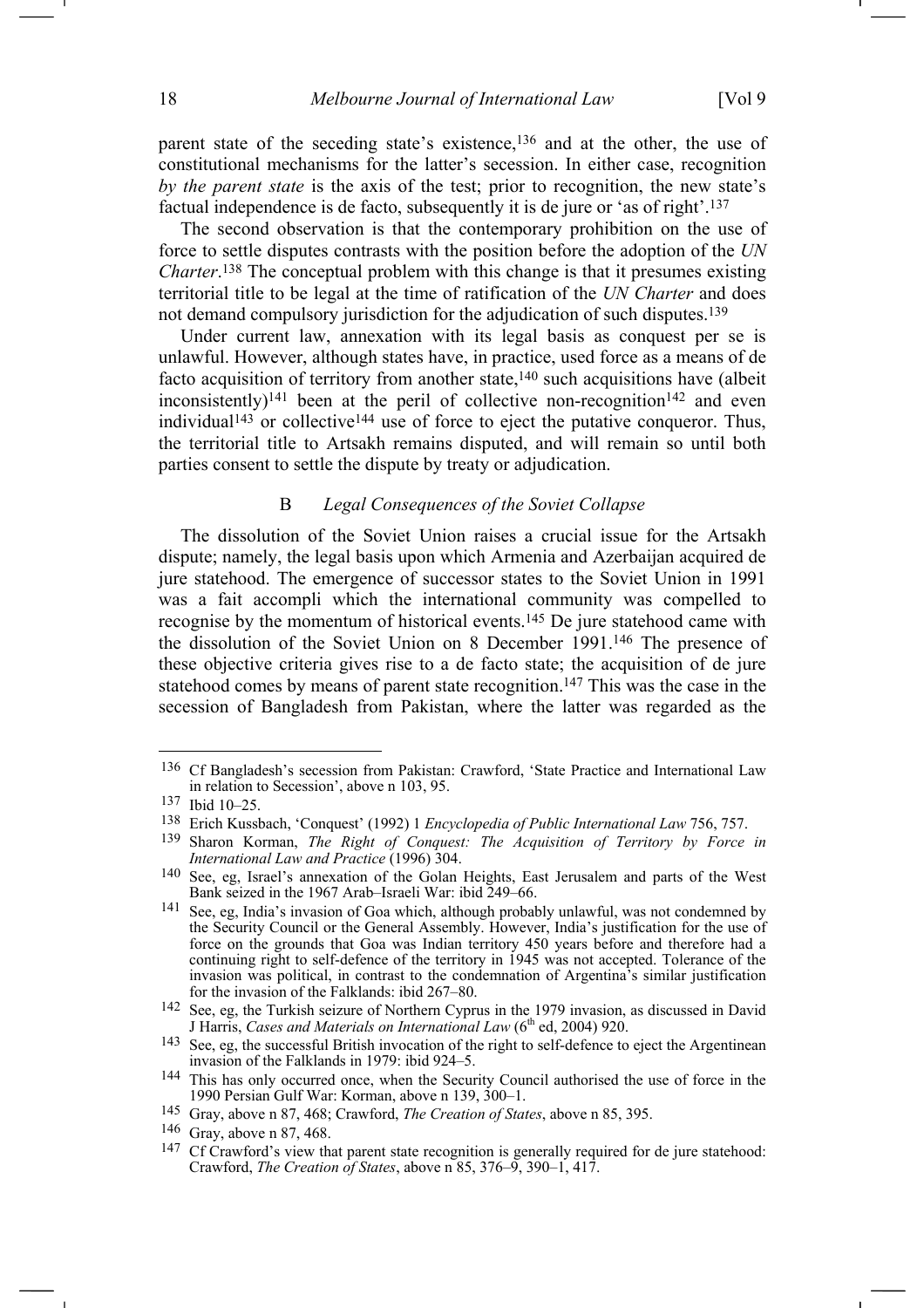continuation of the former Pakistan notwithstanding the loss of more than half of its population and territory, and so no member of the international community (apart from India) recognised Bangladeshi independence until Pakistan first did so.148 Moreover, so long as the parent state refuses to recognise the secession, it has the right to attempt to use force to bring the seceding territory back under its control.149

Soviet recognition of its own dissolution therefore rendered the secessions lawful. However, this did not operate identically for every seceding state. The Central Asian states of Kazakhstan, Kyrgyzstan, Tajikistan, Turkmenistan and Uzbekistan did not exist prior to Sovietisation, and hence became new states.150 For the Baltic states, the doctrine of reversion was generally accepted to apply due to the illegality of the Soviet Union's annexations in 1940,151 with important legal consequences.152 Moldova immediately sought reunification with Rumania, being for centuries a disputed buffer territory between Rumania and the Russian Empire; consequently, statehood was new for it as well.<sup>153</sup>

For Armenia, Azerbaijan and Georgia, claims to have reverted to pre-Soviet independence, like the Baltic States, have been given less credence due mainly to the fact that their independence occurred between  $1917-21$ ,  $154$  whereas the Baltic States were independent until the more recent date of 1940. Although the implications of the doctrine of reversion for the Transcaucasian States have been dismissed,155 in the context of territorial disputes such as the Artsakh conflict, those implications have the potential to be profound.

International recognition of the new successor states occurred according to internal Soviet administrative borders, following state practice regarding the former Yugoslavia.156 Thus, regarding the criterion of territory, international recognition was granted to all the former Union Republics of the Soviet Union as successor states, but not to any of the five autonomous regions that claimed

 $\overline{a}$ 

- 152 Ibid.
- 153 Ibid 489–90.

155 Ibid 487.

<sup>148</sup> Ibid 386.

<sup>149</sup> Third states may give de facto recognition to qualifying states, and so avoid premature recognition, for most practical considerations treating the de facto state as any other. This was the case with Latin America, where third states extended de facto recognition since Spain had for practical purposes ceased attempts to re-conquer the seceding territories yet refused to recognise them as states: ibid 379.

<sup>150</sup> Gray, above n 87, 490–1.

<sup>151</sup> Ibid 483.

<sup>154</sup> Ibid 484–8. Cf Crawford, *The Creation of States*, above n 85, 531.

<sup>156</sup> Ibid 476–7. See *Resolution 822*, SC Res 822, UN SCOR, 48<sup>th</sup> sess, 3205<sup>th</sup> mtg, UN Doc S/RES/822 (30 April 1993); *Resolution 853*, SC Res 853, UN SCOR, 48<sup>th</sup> sess, 3259<sup>th</sup> mtg, UN Doc S/RES/853 (29 July 1993); *Resolution 874*, SC Res 874, UN SCOR, 48th sess, 3292nd mtg, UN Doc S/RES/874 (14 October 1993); *Resolution 884*, SC Res 884, UN SCOR,  $48^{\text{th}}$  sess,  $3313^{\text{th}}$  mtg, UN Doc S/RES/884 (12 November 1993). On the 'territorial integrity' of Azerbaijan see *Cooperation between the United Nations and the Conference on Security and Cooperation in Europe*, GA Res 49/13, UN GAOR, 49<sup>th</sup> sess, 57<sup>th</sup> plen mtg, UN Doc A/RES/49/13 (15 November 1994); *Cooperation between the United Nations and the Organization for Security and Cooperation in Europe*, GA Res 57/298, UN GAOR, 57<sup>th</sup> sess,  $79<sup>th</sup>$  plen mtg, Agenda Item 22(1), UN Doc A/RES/57/298 (6 February 2003). Cf *Universal Realization of the Right of Peoples to Self-Determination*, GA Res 61/150, UN GAOR,  $61<sup>st</sup>$  sess,  $81<sup>st</sup>$  plen mtg, Agenda Item 66, UN Doc A/RES/61/150 (14 February 2007).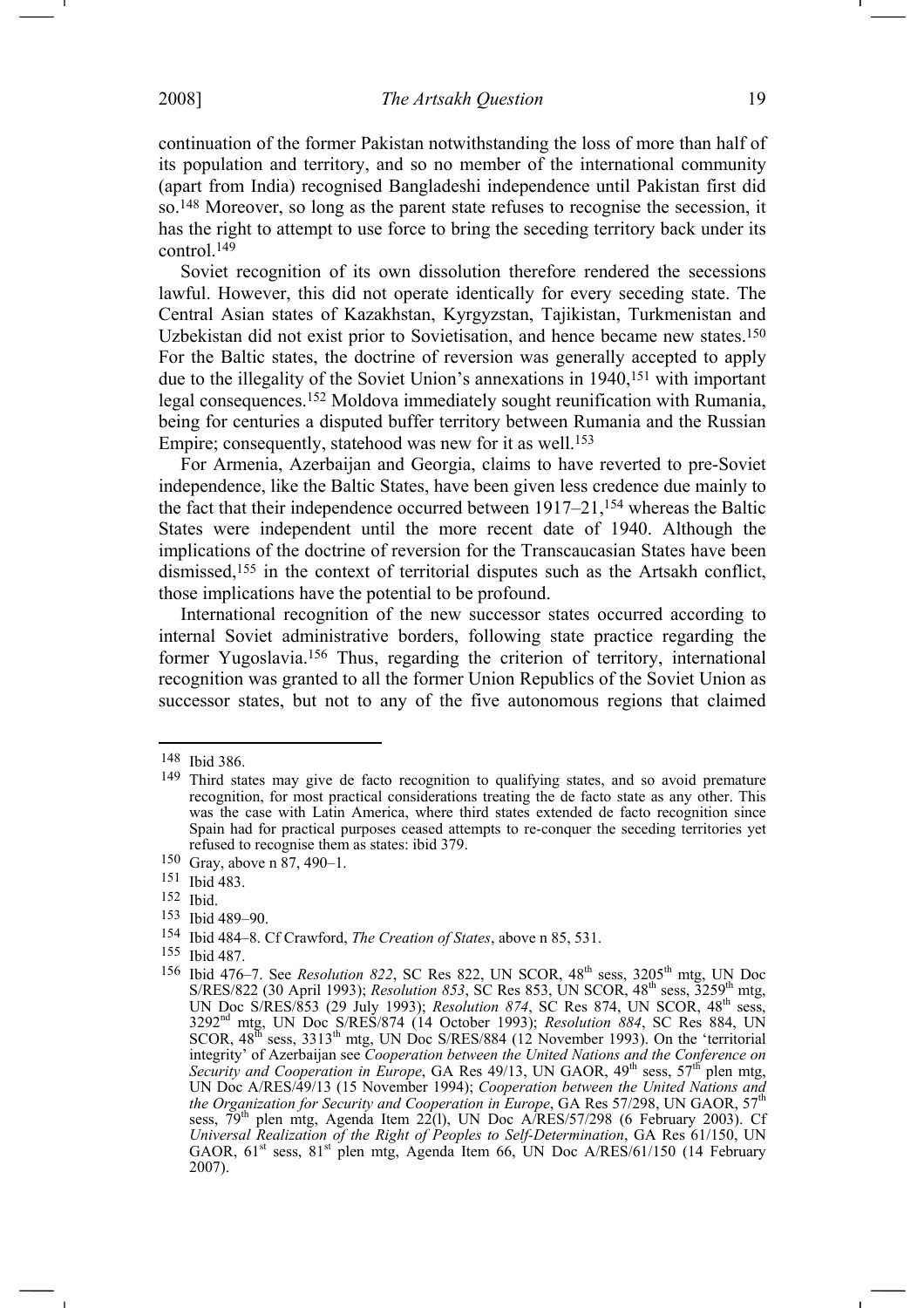statehood.157 Where there were no territorial disputes between the new states, this policy was uncontroversial. However, continuing international recognition of internal Soviet borders does not reflect this fact.

It is submitted that international recognition of any of the four remaining putative states as successors to the Soviet Union cannot serve as the legal basis for territorial title. Nor can non-recognition be conclusive of their status. All four entities firstly fail the *Montevideo Convention*'s objective criteria for statehood, since they remain 'puppet states' — they do not possess the crucial criterion of 'independence'.158 Thus, Artsakh's claim to statehood is a faulty stratagem, since the international community may apply political pressure upon Azerbaijan to recognise Artsakh, but Azerbaijan may reject this pressure and refuse. The potential for stalemate through the principle of consent is reflected in the ability of losing belligerents to withhold recognition of the loss of disputed territory.159 A current example is Serbia's refusal to recognise Kosovo's secession.160

Thus, the issue is whether Armenia and Azerbaijan recovered their pre-1921 independence, or whether they became new states in the eyes of the international community via recognition. In the cases of Poland, India and the Baltic states, the successor states reverted to a legal identity pre-existing the intervening period.161 As seen above, this is the legal position adopted by Azerbaijan in order to avoid Soviet law and foster nationalism.162 If the doctrine of reversion operates, it removes the intervening Soviet jurisdiction for the determination of the frontier between the two states. If the doctrine of reversion does not operate, then pre-1920 Armenia and Azerbaijan in legal terms never existed — the paradigm is solely that of successors to the Soviet Union.

## C *Legal Consequences of 1918–20*

If the doctrine of reversion operates, then the de facto statehood of the first Republics is relevant for the purpose of the common frontier between their successors. Under the doctrine of intertemporal law, which prevents retrospective application of law, traditional international law becomes applicable to the case. This recognises two applicable modes of acquisitive title: cession and conquest.163 Right of conquest constituted a good basis for acquisitive title under

<sup>157</sup> Namely, Chechnya, Transdniestra, Artsakh, South Ossetia and Abkhazia. See Potier, above n 75.

<sup>158</sup> See *Island of Palmas* (1928) 2 RIAA 829. See also the dissenting opinion of Judge Anzilotti in *Customs Regime between Germany and Austria* [1931] PCIJ (Ser A/B) No 41, 57–8:

Independence … is really no more than the normal condition of States according to international law; it may also be described as *sovereignty* (*suprema potestas*), or *external sovereignty*, by which is meant that the State has over it *no other authority than that of international law* (emphases added).

<sup>159</sup> See, eg, the Syrian refusal to negotiate over the status of the Israeli-occupied Golan Heights: Korman, above n 139, 266–7.

<sup>160</sup> See Christopher J Borgen, 'Kosovo's Declaration of Independence: Self-Determination, Secession and Recognition' (29 February 2008) *American Society of International Law Insights* <http://www.asil.org/insights/2008/02/insights080229.html> at 23 May 2008.

<sup>161</sup> Brownlie, above n 80, 640; Charles Alexandrowicz, 'New and Original States: The Issue of Reversion to Sovereignty' (1969) 45 *International Affairs* 465; Subhash Jain, 'Reversion to Sovereignty: An Inquiry' (1969) 9 *Indian Journal of International Law* 525.

<sup>162</sup> See Suny, above n 64, 38–43.

<sup>163</sup> Korman, above n 139, 17.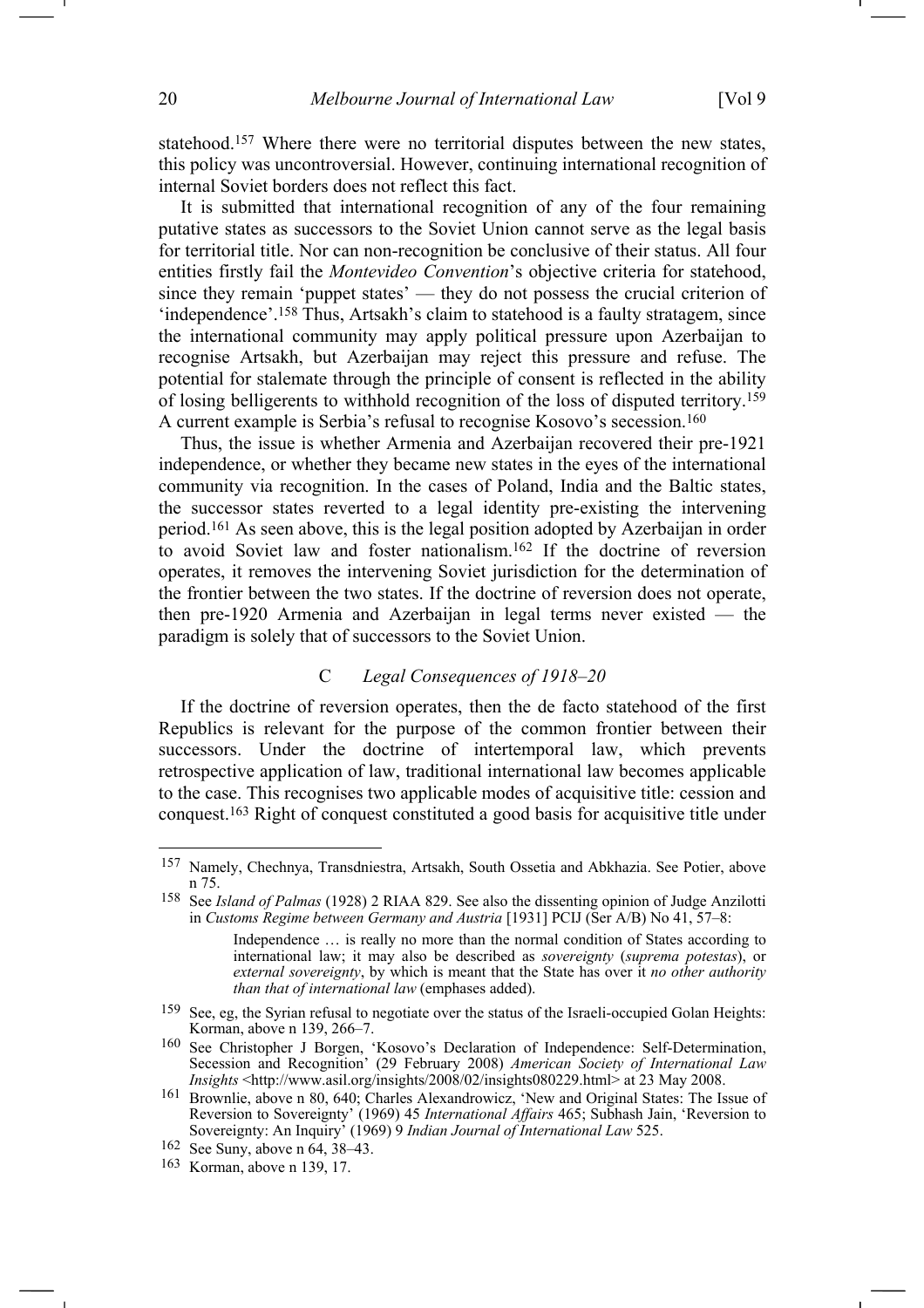customary international law, by which a state's occupation of a disputed territory, with intent to extend its jurisdiction over that territory, could constitute a legal basis for annexation.164

Although at the beginning of the  $20<sup>th</sup>$  century a shift from conquest to self-determination to determine a territory's political status may have begun,<sup>165</sup> following the Great War, states refused to abandon conquest as a legal basis for acquisitive title.166 It was not until the advent of the *UN Charter* following World War II that conquest became an unlawful basis for title per se, although that has not prevented states from occupying and justifying the annexation on alternative legal bases.167

As seen above, Artsakh, Zangezour and Nakhichevan remained disputed territories until January 1920, whereupon it was clear that their status would not be settled at the Paris Peace Conference as anticipated.168 Whilst it is arguable that territorial dispositions of the victorious Allied Powers following the Great War established self-determination as a legal basis for title,<sup>169</sup> the principle was rarely applied. Armenia could plead conquest as a legal basis by the fact of its occupation and subsequent undisputed sovereignty from April to July 1920. Due to the collapse of Azerbaijan, a peace treaty of cession was never concluded. However, Armenia could base its claim on the other modes of annexation: proclamations of annexation and performance of state functions.

The Azeri case for conquest would be argued on the basis of Sultanov's regime. However, this is problematic because the regime was temporary and expressly conditional upon resolution of the territory's final status at the Paris Peace Conference, and so cannot be relied upon as a legal basis for title. Thus, Armenia could claim to have had an inchoate title that 'revived' upon independence in 1991, whereas Azerbaijan would have to counterclaim that the status of the province was merely disputed.

# D *Proposed Legal Basis for Adjudication of Territorial Title*

As seen above, good title can arise in the modern system by three acquisitive modes: cession, acquiescence and adjudication. Cession would involve bilateral agreement between Armenia and Azerbaijan concerning determination of their common frontier, which the OSCE Co-Chairs propose be done by plebiscite.170 Acquiescence involves the failure by a state to assert a claim to title over a territory when it can reasonably be expected to do so.171 This section submits that the first appears unlikely given the mutual political intransigence as to the territory's final status; that the second may operate for Nakhichevan and Zangezour but not Artsakh; and proposes that the third be adopted as the most practical mode for resolution of this dispute. Given the deadlock in political

<sup>164</sup> The modes of annexation were compulsory treaty of cession, proclamation of annexation, and performance of state functions in the conquered territories: ibid 123–31.

<sup>165</sup> Ibid 135–6.

<sup>166</sup> Ibid 149–50, 161.

<sup>167</sup> Ibid 303–4.

<sup>168</sup> *Treaty of Sevrès*, above n 53, art 92.

<sup>169</sup> See Korman, above n 139, 135.

<sup>170</sup> OSCE Minsk Group Co-Chairs, above n 123.

<sup>171</sup> *Temple of Preah Vihear (Cambodia v Thailand) (Judgment)* [1962] ICJ Rep 6, 25.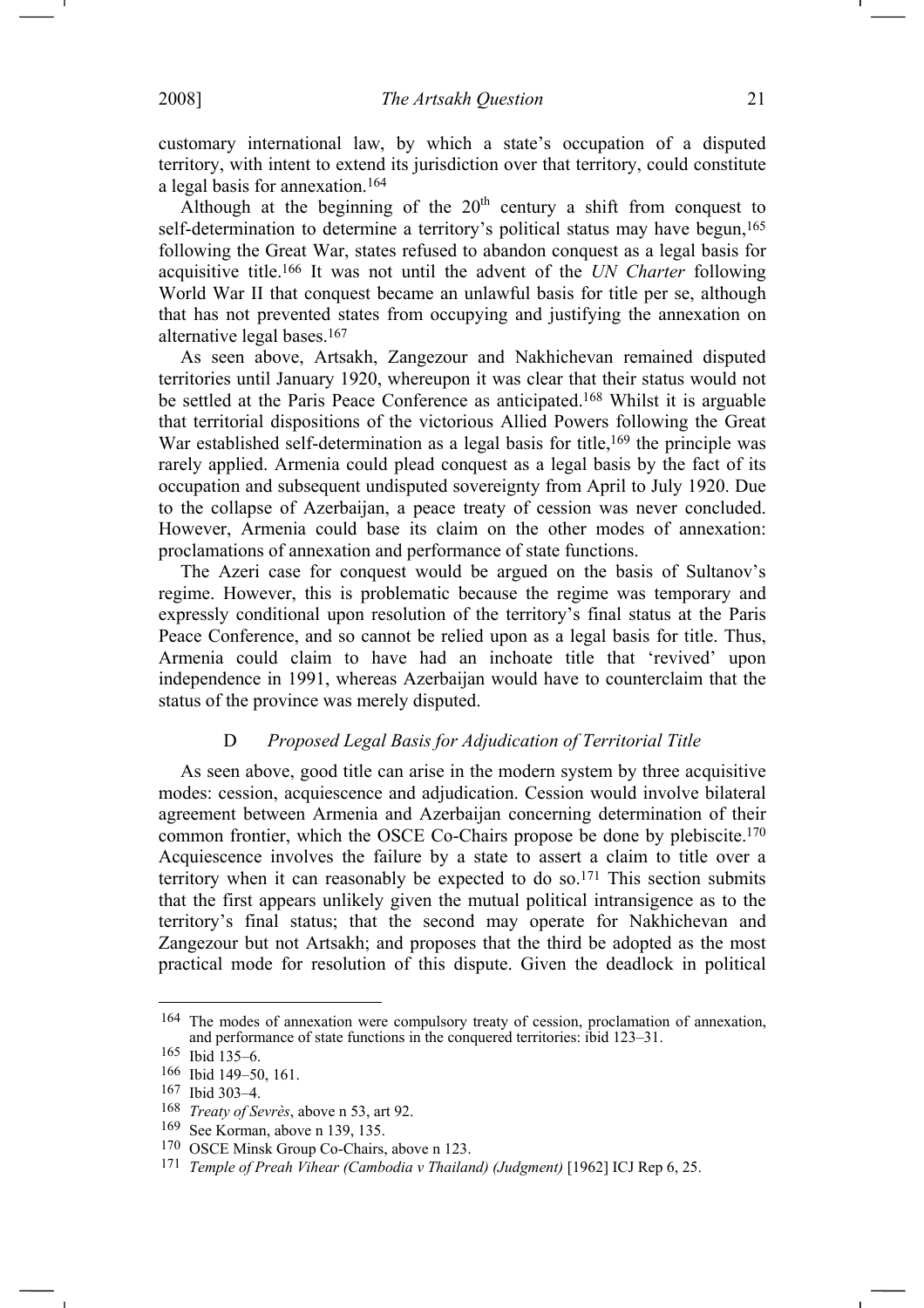dialogue, which shows every sign of continuing into the near future, it is submitted that the third means of awarding good title is more amenable to the political mood of confrontation dominant in the two countries. The task is therefore to explore legal bases for an adjudicated award of territorial title.

### 1 *Unilateral Self-Determination*

In the adjudication context, the first model that can most easily be discarded is that currently advocated by Armenia, namely, that the NKR be declared an independent state. Under international law, there is no general right of a 'people' to secede from the parent state outside of the constitutional framework of that state.172 Although the case of *Reference re Secession of Québec* suggests that there exists a specific right in an instance of alien subjugation, $173$  there has hitherto been no evidence of state practice concerning such a right. Moreover, the proposition is problematic because the Supreme Court of Canada never identified *who* is to identify when the right is engaged, and how.

Whilst Armenia could rely upon the *Western Sahara* opinion<sup>174</sup> as support for its claim of unilateral self-determination, this would be dubious because the NKR does not satisfy the factual criteria for statehood by asserting independent control over its territory. Moreover, the *Western Sahara* opinion was decided in the context of decolonisation, a distinct context to secession from a federative state.

### 2 Uti Possidetis

The second model is on the basis of *uti possidetis*, a principle which operates upon possession at the time of secession and would render the territory part of Azerbaijan.175 It was first applied in the decolonisation of South America, where the successors to the Spanish Empire expressly agreed *inter se* that each new state acquired sovereign title over those territories it possessed. Thus, colonial administrative boundaries — often highly obscure over unexplored lands became international frontiers, despite never being conceived of as such.176 This was for two policy reasons: to forestall violent territorial disputes by committing to pacific resolution of boundary disputes and to deter European powers from colonising territory *terra nullius*. 177 This novel application of *uti possidetis*  produced a regional custom binding upon Spanish South America.178 The key factor is that this arose by common agreement, conforming to the general

<sup>172</sup> *Reference re Secession of Québec* [1998] 2 SCR 217.

<sup>173</sup> Ibid 285.

<sup>174</sup> *Western Sahara (Advisory Opinion)* [1975] ICJ Rep 12.

<sup>&</sup>lt;sup>175</sup> The principle was originally one of Roman law, whereby the order of the praetor forbade the disturbance of immovable property in possession: Eduardo Jiménez de Aréchaga, 'Boundaries in Latin America: *Uti Possidetis* Doctrine' in Rudolf Bernhardt (ed), *Encyclopedia of Public International Law* (1992) vol 1, 449, 450.

<sup>176</sup> Malcolm Shaw, 'Peoples, Territorialism and Boundaries' (1997) 8 *European Journal of International Law* 478, 489–90.

<sup>177</sup> *Land Island and Maritime Frontier Dispute (El Salvador v Honduras) (Judgment)* [1992] ICJ Rep 351, 386–7.

<sup>178</sup> Brazil asserted a variation of the principle. See Malcolm Shaw, 'The Heritage of States: The Principle of *Uti Possidetis Juris* Today' (1996) 67 *British Yearbook of International Law*  75, 100.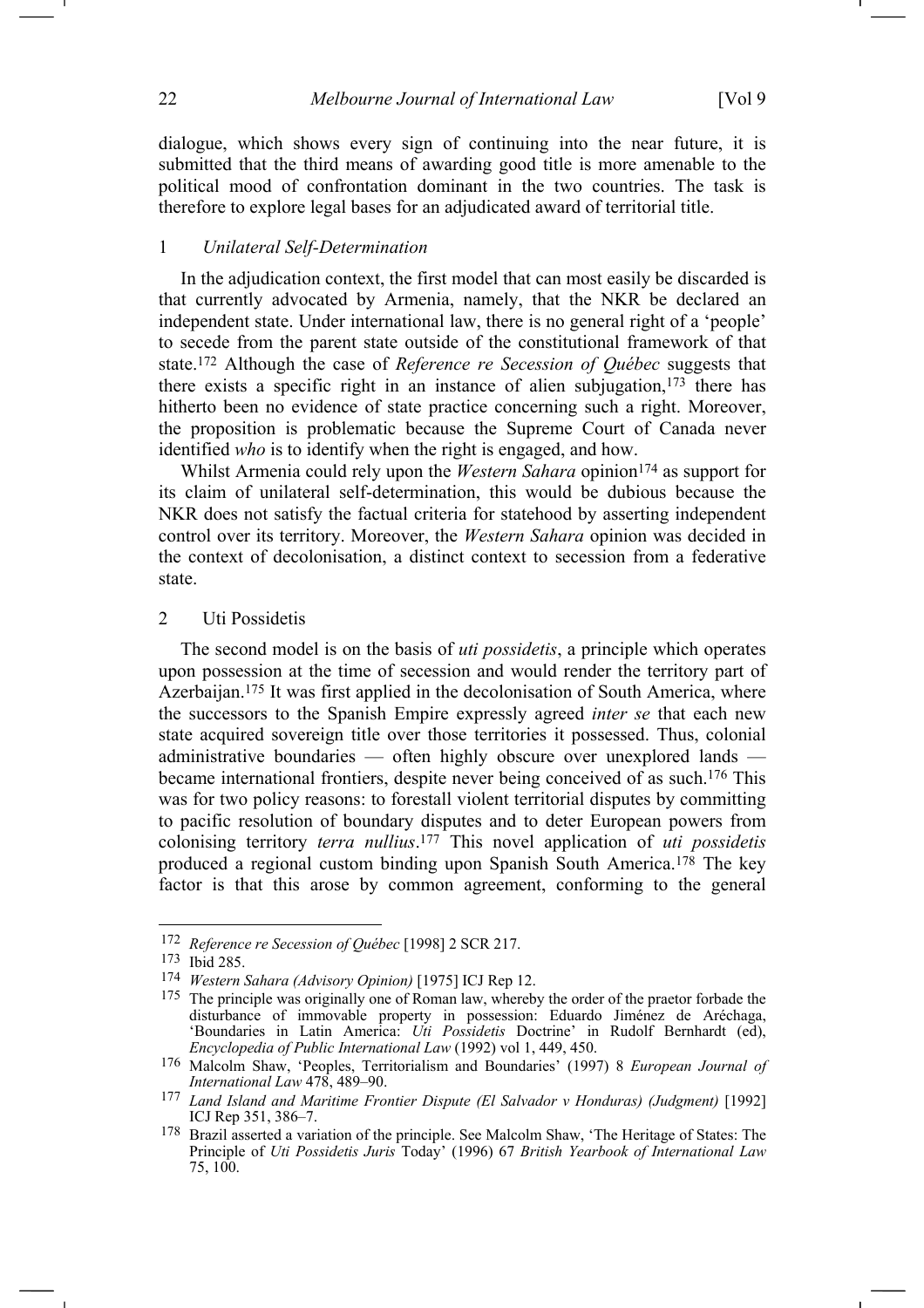principle that the determination of frontiers lies within the exclusive competence of the states concerned.

The second instance of *uti possidetis* was in the decolonisation of Africa. The new states agreed to apply both external borders between colonies and internal borders within each colony as the basis for their new frontiers.179 The arbitrariness of these geometric lines was noted by Judge Ajibola in his separate opinion in *Territorial Dispute (Libya v Chad)*.180 Nonetheless, the successors by their agreement to apply *uti possidetis* rendered that principle a regional custom, which has generally been applied to African territorial disputes.<sup>181</sup> Again, the crucial factor was common agreement between the states concerned.

On the basis of these two regional customs, some commentators assert that *uti possidetis* now constitutes a general international custom in state succession.<sup>182</sup> The claim is based upon *Frontier Dispute (Burkina Faso v Mali)*183 and the Second Opinion of the Badinter Arbitration Commission.<sup>184</sup> However, it is doubtful that either the former, in which the ICJ was at pains to show that a regional custom in decolonisation could also be applied elsewhere,185 or the latter, resulting in the Commission (leaving aside jurisdictional difficulties) being accused of opaque and dubious legal technique,<sup>186</sup> constitutes a solid interpretive basis for a universally binding international custom.

On the contrary, modern state practice in the two cases of secession from a federative state with territorial disputes points in another direction. In the collapse of the former Yugoslavia, the belligerent states clearly did not apply *uti possidetis* and the Commission had no jurisdiction to impose the principle without their consent.<sup>187</sup> Moreover, the absence of consent amongst the successors to the Soviet Union is highly significant because even if *uti possidetis*  applies generally, the 'persistent objector' rule would preclude it here in light of the conduct of Armenia and Russia.

In the *Alma Ata Declaration* of 21 December 1991,<sup>188</sup> *uti possidetis* is entirely absent, unlike in similar instruments in South America and Africa.189 Professor Shaw asserts that

while these instruments do not specifically differentiate between *uti possidetis* as turning internal boundaries into international boundaries … it is clear that the intention was to assert an *uti possidetis* doctrine, not least since this would

<sup>179</sup> *Border Disputes among African States*, Organisation of African Unity, Assembly of Heads of State and Government, 1<sup>st</sup> ord sess, OAU Doc AHG/RES.16(I) (17-21 July 1964).

<sup>180</sup> *(Judgment)* [1994] ICJ Rep 6, 52–3 (Separate Opinion of Judge Ajibola).

<sup>181</sup> Shaw, above n 178, 494.

<sup>182</sup> Ibid 495–6.

<sup>183</sup> *(Judgment)* [1986] ICJ Rep 554, 565–7.

<sup>184</sup> *Opinion No 2 of the Arbitration Commission of the Peace Conference on Yugoslavia*, 31 ILM 1497 (1992).

<sup>185</sup> *Frontier Dispute (Burkina Faso v Mali) (Judgment)* [1986] ICJ Rep 554, 565–7.

<sup>186</sup> Steven Ratner, 'Drawing a Better Line: *Uti Possidetis* and the Borders of New States' (1996) 90 *American Journal of International Law* 590, 604.

<sup>187</sup> Craven, above n 135, 385–90.

<sup>188</sup> *Alma Ata Declaration*, 31 ILM 138 (1992) (signed and entered into force 21 December 1991).

<sup>189</sup> Shaw, above n 178, 98, 103, 110.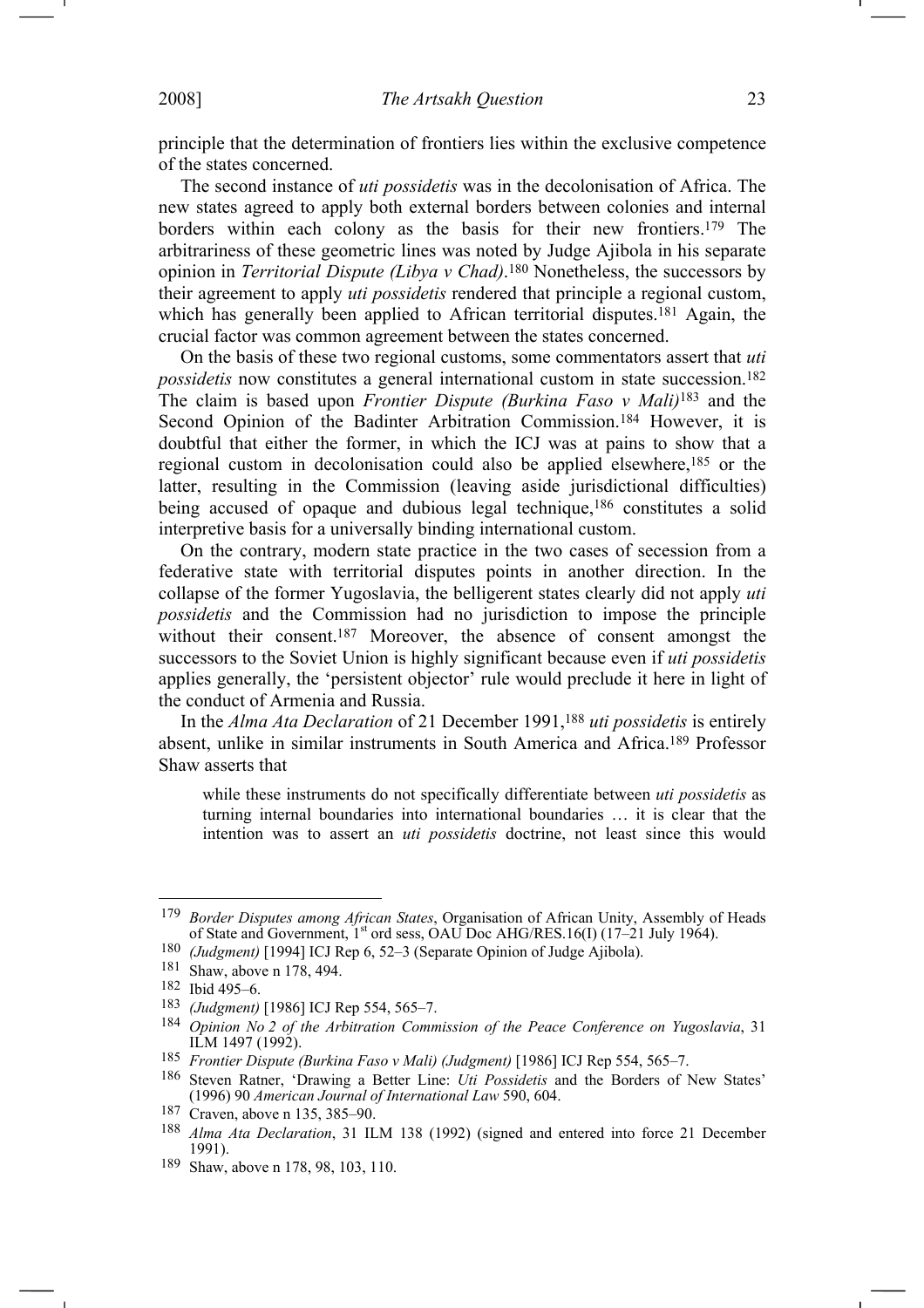provide international and regional (as well as crucial national) legitimacy for the new borders.190

This assertion cannot be sustained in light of the conduct of the successors. Whilst the *Alma Ata Declaration* mentioned 'territorial integrity', this principle is distinct from *uti possidetis*. The latter is a mechanism that *can* determine where the border is, while the former protects that border after determination.<sup>191</sup>

The oft repeated justification for *uti possidetis* is, according to the ICJ, 'to prevent the independence and stability of new states being endangered by fratricidal struggles'.192 War, however, has inexorably come with a decision made against the wishes of the inhabitants of the province concerned. Even in South America and Africa, where states consented to *uti possidetis* in order to prevent war, several have nonetheless occurred as a direct consequence of frustration of popular will.193 Nationalistic aspirations within states that are created on geometric lines blind to history, geography or ethnicity, have forced a shift to self-determination to adjust territorial boundaries and prevent war.194

### 3 *Self-Determination in the Interstate Context*

This leads to the third model of self-determination; namely, that of an interstate territorial dispute resolved on the basis of plebiscite in the territory concerned. Whilst this is proposed as the legal basis for settlement in the instant case, it remains problematic. The underlying legitimacy associated with the word arises because of democratic sensibilities  $-$  if the people of a given territory freely choose their own political status, this presumably results in peace and contentment. However, the determination of borders then becomes a matter of votes, which is not a panacea guaranteed to achieve 'justice'.

The first problem is population: does an 'indigenous people' possess greater right to determine their homeland's political status than other, 'non-indigenous' residents?195 The Azeris would argue that self-determination ought to accord greater weight to their claims than the Armenians' because the Azeris are the 'indigenous' people of the province, and vice versa.

<sup>190</sup> Ibid 110.

<sup>191</sup> Ibid 152.

<sup>192</sup> *Frontier Dispute (Burkina Faso v Mali) (Judgment)* [1986] ICJ Rep 554, 565.

<sup>193</sup> See, eg, *Arbitral Award Made by the King of Spain on 23 December 1906 (Honduras v Nicaragua) (Judgment)* [1960] ICJ Rep 192; *Land Island and Maritime Frontier Dispute (El Salvador v Honduras) (Judgment)* [1992] ICJ Rep 351; *Land and Maritime Boundary Between Cameroon and Nigeria (Cameroon v Nigeria) (Judgment)* [2002] ICJ 303; *Territorial Dispute (Libya v Chad) (Judgment)* [1994] ICJ Rep 6.

<sup>194</sup> See, eg, Bongfen Chem-Langhee, *The Paradoxes of Self-Determination in the Cameroon under United Kingdom Administration: The Search for Identity, Well-Being and Continuity*  (2003) 172 on the plebiscites conducted in the territories of the British colony of Cameroon.

<sup>&</sup>lt;sup>195</sup> For example, the 'indigenous' Abkhaz people of Abkhazia, who possess a distinctive culture, religion and language, became a minority in their own homeland as a result of colonisation. Even following the expulsion of the Georgian population, the Abkhaz constitute a mere plurality. Do the Abkhaz people possess greater right to determine Abkhazia's status? This is a difficult problem where application of self-determination through participation of Georgian refugees in any plebiscite may prove unfeasible and provoke the resumption of hostilities at the local level: see Edward Mihalkalin, 'The Abkhazians: A National Minority in Their Own Homeland' in Tozun Bahcheli, Barry Bartmann and Henry Srebrnik (eds), *De Facto States: The Quest for Sovereignty* (2004) 143.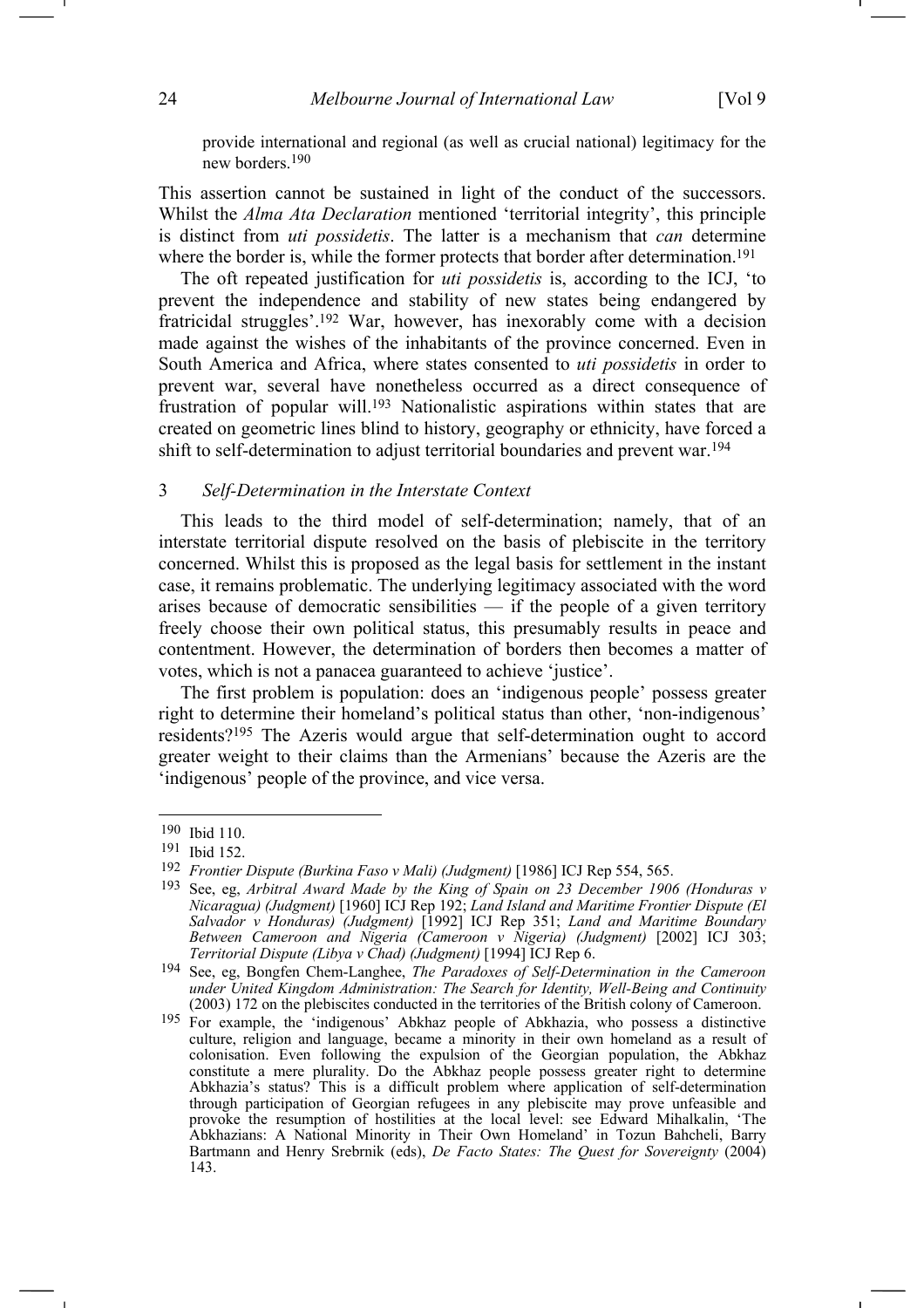2008] *The Artsakh Question* 25

 The second problem with self-determination is territorial delimitation. As the history of the conflict shows, the SSR of Azerbaijan altered the historic borders of the region. This leaves open the question of who should determine the status of these lands: the Armenians who were removed; the Kurds and Azeris who were brought in; or the Armenians who have resettled since the ceasefire?196

The 'doctrine of the critical date' may prove decisive, since it freezes time so that any state actions or changes of circumstance following the 'critical date' are immaterial for the purpose of determining title. The doctrine has its origin in the *Island of Palmas* case where the arbiter fixed the date of a treaty as the critical date.197 One candidate is the signing of the *Alma Ata Declaration* on 21 December 1991. Fixing the critical date at this point would leave three modes of acquisitive title: conquest, *uti possidetis* and self-determination. The preferred avenue is self-determination, since, despite practical problems of implementation, its reliance upon democratic consultation rather than conquest holds more promise for a lasting solution to the dispute.

# 4 *Co-sovereignty*

There remains one creative but impractical solution to the dispute at hand: co-sovereignty. Precedents include the agreements regarding Andorra198 and Monaco.199 However, it has been dismissed as unrealistic because of its rejection in the only other cases where it has been mooted on the grounds that it contravened the wishes of the inhabitants, which would not be conducive to the goal of a lasting peace.200 This has a superficial attractiveness in that it would aid the reconciliation process between Armenia and Azerbaijan, as well as ensure that both states are seen to save face. However, it is unlikely to be politically acceptable.

## E *Impact on Territorial Sovereignty in International Law*

How should self-determination be applied, and what would be the implications for international law? As discussed above, the scope of self-determination is constrained to 'internal' self-determination. It does not yet equate to a *general* right to 'external' self-determination to determine the political status of one's territory.201 Whilst the current status of Kosovo may indicate a shift towards state violation of 'internal' self-determination giving rise to 'external' self-determination, such a principle is not yet an international custom.202

<sup>196</sup> Similar problems arise in the context of *uti possidetis* since although that principle has the benefit of a drawn line, administrative, military and ecclesiastical lines may conflict: see *Land Island and Maritime Frontier Dispute (El Salvador v Honduras) (Judgment)* [1992] ICJ Rep 351, 380.

<sup>197</sup> *Island of Palmas* (1928) 2 RIAA 829.

<sup>198</sup> Crawford, *The Creation of States*, above n 85, 76.

<sup>199</sup> Ibid 72. See also *Land Island and Maritime Frontier Dispute (El Salvador v Honduras) (Judgment)* [1992] ICJ Rep 351.

<sup>200</sup> See, eg, Gibraltar and the Falklands in Musgrave, above n 93, 249–51.

<sup>201</sup> See *Reference re Secession of Québec* [1998] 2 SCR 217.

<sup>202</sup> See Borgen, above n 160.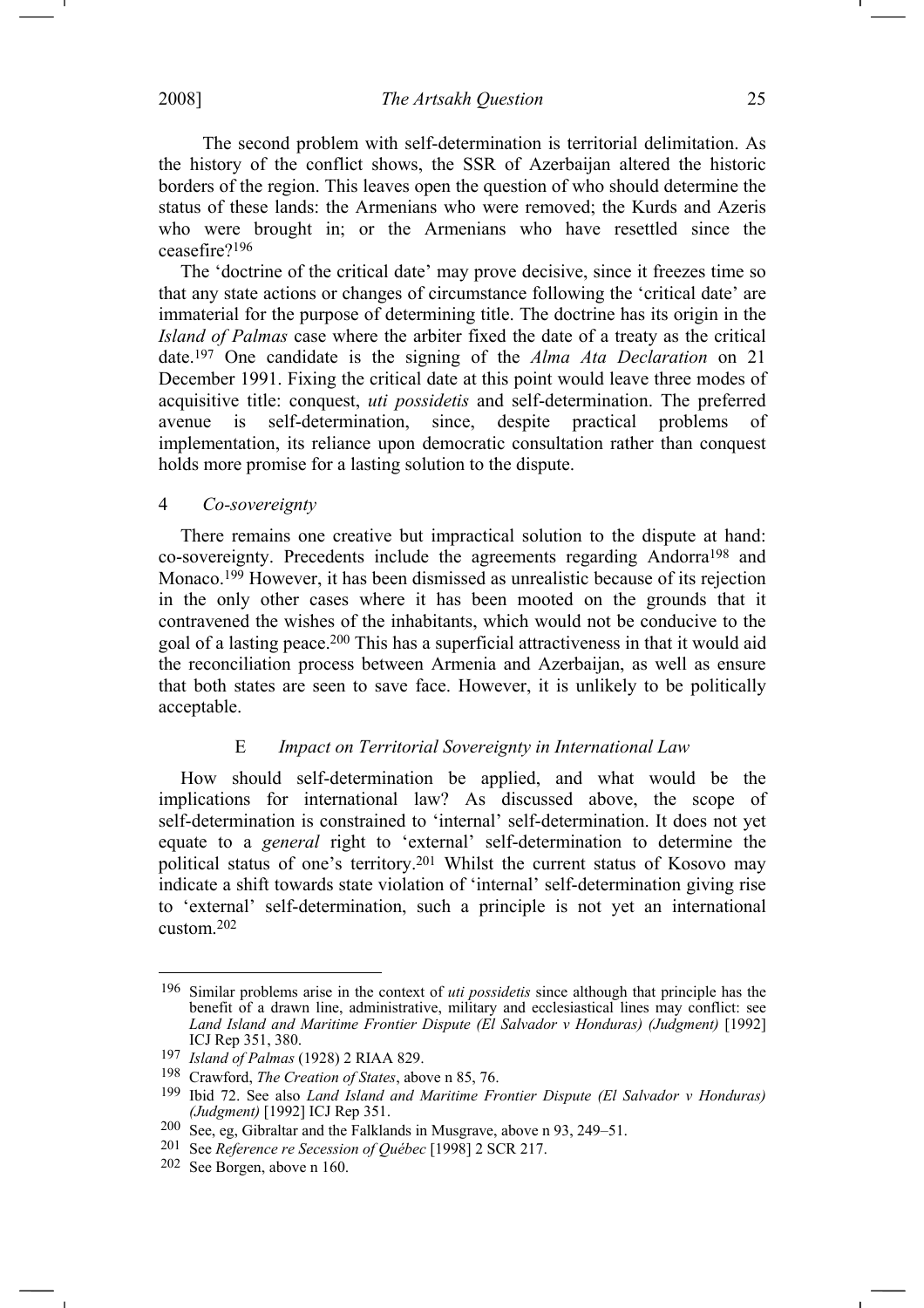Another analytical method of utilising self-determination is to curtail such a right to state succession to a federative state. This is attractive because it provides solutions to the problems encountered in the Yugoslav and Soviet succession cases. Whilst this may raise fears that the principle could extend to other contexts,203 these concerns could be allayed by curtailing the principle to particular factual situations. Self-determination would operate within the doctrine of reversion: following the secession of Armenia and Azerbaijan from the Soviet Union, they reverted to their former statehood. The Artsakh territorial dispute was likewise revived, whereby an adjudicator could order that sovereignty be determined by referendum as the mode for determination of title.

How could such a solution affect other territorial disputes? Firstly, the principle of sovereignty underpinning the international legal system requires that the parties to each dispute either agree through negotiation or submit the case to adjudication. Thus, this model would be applicable to South Ossetia, Abkhazia and Transdniestra, since they are de facto parts of Russia.

Self-determination is no panacea, and like any other tool requires a particular context to be effective. It is submitted that permitting the people of a territory to decide their own status is more likely to eventuate in peace between states and peoples than relying upon a principle based upon conquest, which favours frontiers 'drawn with little or no consideration for those factors of geography [or] ethnicity … that played a part in boundary determinations elsewhere' so that boundaries in Africa 'are patently even more artificial than elsewhere, since most of them are merely straight lines traced on the drawing board with little relevance to the physical circumstances on the ground'.204

### V CONCLUSIONS

 This article makes the following conclusions regarding the legal aspects of the Artsakh conflict: first, Armenia existed as a de jure independent state and Azerbaijan existed de facto, prior to their conquest by the Soviet Union in 1920. During that period of independence, the two states disputed territorial title to three regions: Zangezour, Nakhichevan and Artsakh.

In 1991, the Union Republics seceded from the Soviet Union. Despite their procedural unlawfulness under Soviet law, the Soviet Union recognised the secessions, which served as the requisite legal basis for the statehood of Armenia and Azerbaijan. However, no such recognition was afforded to the claims of Artsakh and the other autonomous regions to secession. The *Soviet Law on Secession 1990* does not consequently serve as a legal basis for their claims to statehood.

There is no general right of a territory to unilaterally secede from a parent state under international law. Thus, there is no legal basis for the claim that Artsakh exercised a right to self-determination that gave rise to a right to unilateral secession from the Soviet Union. As successor states to the Soviet Union in 1991, Armenia and Azerbaijan reverted to their pre-1920 independence. The two states disputed title to three territories, which likewise revived in 1991.

<sup>203</sup> Musgrave, above n 93, 103.

<sup>204</sup> *Territorial Dispute (Libya v Chad) (Judgment)* [1994] ICJ Rep 6, 52–3 (Separate Judgment of Judge Ajibola).